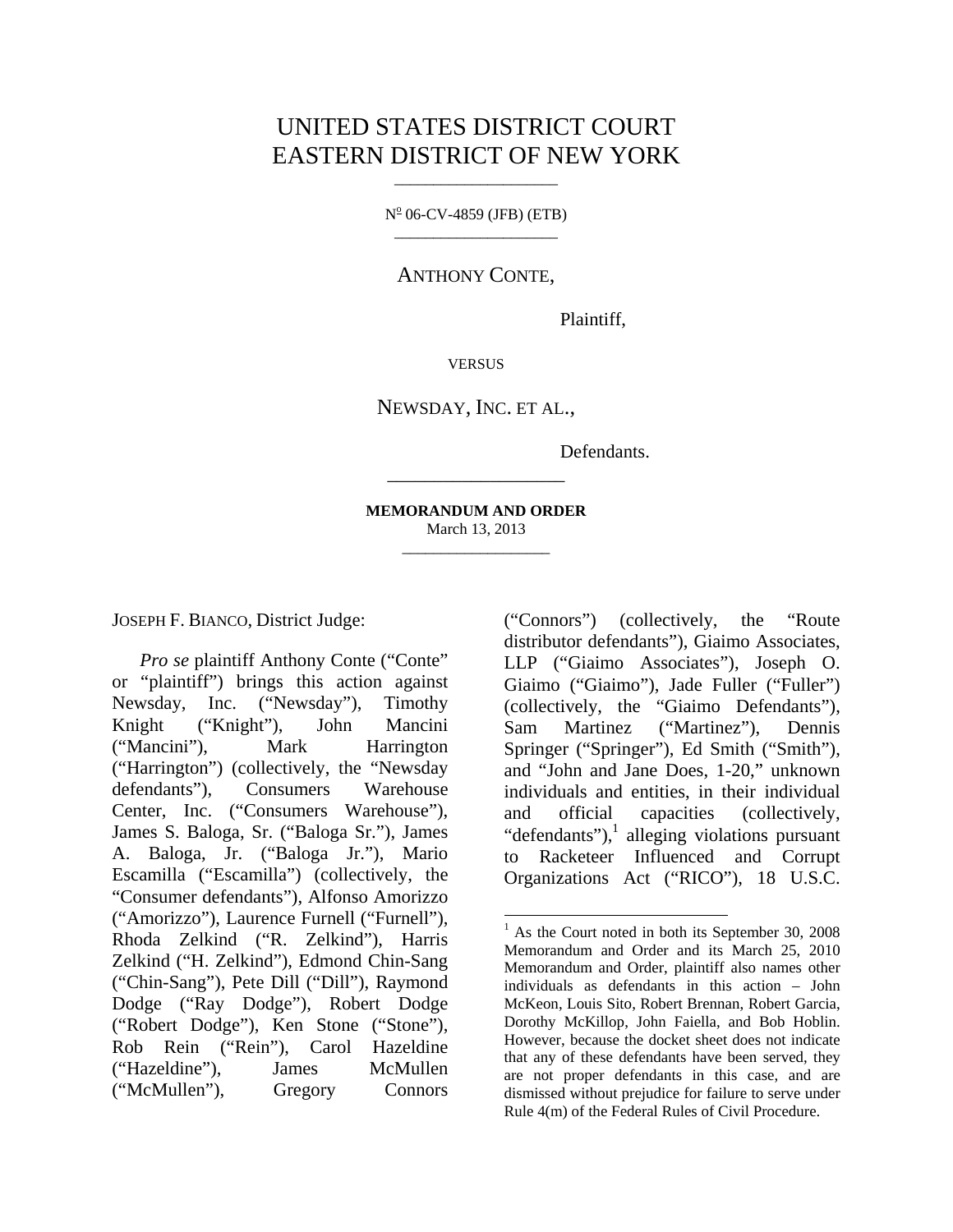§§ 1962(c) and (d), the Lanham Act, 15 U.S.C. § 1125(a), the Electronic Communications Privacy Act ("ECPA"), 18 U.S.C. § 2511, the Sherman Act, 15 U.S.C. § 2, and various state law tort claims, all arising from, among other things, Newsday's alleged attempts to monopolize and dominate the print advertising sales and the pre-printed free-standing insert distribution sales markets on Long Island.

By Memorandum and Order dated March 25, 2010, this Court dismissed plaintiff's RICO, Sherman Act, and ECPA claims, as well as plaintiff's slander claim against the Newsday defendants and all of plaintiff's injurious falsehood claims. The Court also granted, in its entirety, defendant Springer's motion to dismiss all of plaintiff's claims against him. The lawsuit proceeded to discovery under the direction of Magistrate Judge Boyle.

Presently before the Court are two motions for summary judgment made, pursuant to Rule 56 of the Federal Rules of Civil Procedure, by the Newsday defendants and the Consumer defendants. For the reasons set forth below, the Court grants the summary judgment motions with respect to plaintiff's remaining federal claims – namely, the Lanham Act claims.

First, the Court grants summary judgment on plaintiff's false advertising claim alleged against Newsday because the uncontroverted evidence shows that plaintiff lacks standing to bring such a claim. It is undisputed that, for a period of time, Newsday inflated its circulation figures in the marketplace. However, it is also uncontroverted that plaintiff did not begin to solicit advertisers for his TV Time publication (the product that was allegedly in competition with Newsday's products) until after Newsday publicly acknowledged

its misstatements and revised its circulation numbers. Accordingly, plaintiff cannot demonstrate a reasonable basis for believing that his potential to attract advertisers to TV Time was damaged by Newsday's false advertising. Moreover, even if plaintiff's false advertising claim is premised on the detraction of advertisers from his TV Week publication (another product that he was allegedly soliciting advertisers for during the period when Newsday's misstated circulation figures were in effect), plaintiff has failed to demonstrate the likelihood of injury and causation necessary to confer standing. Specifically, there is no evidence that plaintiff would have experienced an increase in advertising sales for his product had Newsday not misstated its circulation figures. Moreover, even if there were a reasonable basis for believing that plaintiff suffered a competitive or pecuniary injury, there is no evidence that any such injury was caused by Newsday's misstatements. Instead, plaintiff presents a speculative and attenuated theory of causation that does not satisfy the test for standing. Thus, the uncontroverted evidence demonstrates that, whether plaintiff's false advertising claim is premised on a detraction of advertisers from his TV Time publication or his TV Week magazine, plaintiff lacks standing to bring such a claim under the Lanham Act.

Second, the Court grants summary judgment in the Newsday defendants' favor on plaintiff's deceptive advertising claim because (1) the only evidence of potentially deceptive statements made by Newsday defendants about plaintiff or his business is two Newsday articles (and the Court already held, in a prior Memorandum and Order, that those articles are not commercial advertising, commercial promotion, or commercial speech and, therefore, cannot give rise to a Lanham Act deceptive advertising claim), and (2) even if there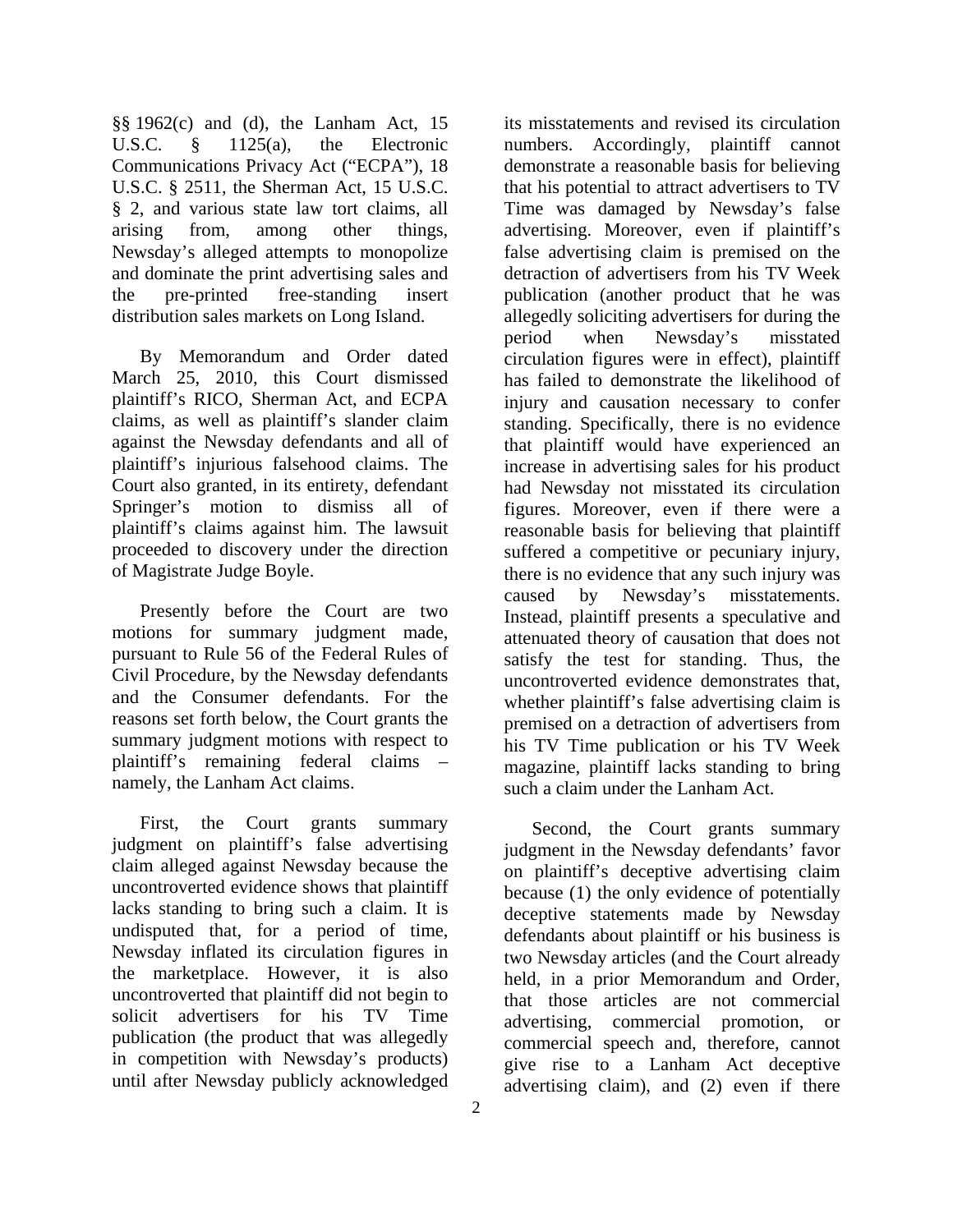were other deceptive statements made by the Newsday defendants about plaintiff or his business outside of the Newsday articles, the uncontroverted evidence shows that such statements would not have been made as part of an organized campaign to penetrate the relevant market and, accordingly, would not be actionable under the Lanham Act.

Finally, with respect to plaintiff's trade dress infringement claim, the Court grants summary judgment in both Newsday's and the Consumer defendants' favor. First, plaintiff's TV Time trade dress is comprised of commonly used, non-unique and functional elements, and there is no evidence that anything about the overall combination of these otherwise unprotectable elements identifies plaintiff as the source of the product. Plaintiff is essentially seeking protection for an idea or concept – a glossy cover of an ad-supported magazine – and the Lanham Act does not protect ideas or concepts. Second, even if plaintiff's trade dress could be considered descriptive, rather than generic, the uncontroverted evidence shows that plaintiff's trade dress has not acquired the secondary meaning required for Lanham Act protection. Third, even assuming *arguendo* that plaintiff's trade dress was protectable, no rational juror could conclude that consumers would likely be confused as to the source of plaintiff's product due to the existence of Newsday's allegedly similarlooking product.

Additionally, given that the federal claims have not survived summary judgment, the Court declines to exercise supplemental jurisdiction over plaintiff's remaining state law claims and the Consumer defendants' state law cross-claim.

#### I. BACKGROUND

#### A. Factual Background

The Court has taken the facts set forth below from the parties' depositions, affidavits, exhibits, and respective Rule 56.1 Statements of Facts.<sup>2</sup> Upon consideration of a motion for summary judgment, the Court shall construe the facts in the light most favorable to the non-moving party. *See Capobianco v. City of New York*, 422 F.3d 47, 50 (2d Cir. 2005). Unless otherwise noted, where a party's 56.1 statement is cited, that fact is undisputed or the opposing party has not pointed to any evidence in the record to contradict it.<sup>3</sup>

# 1. The Rise and Fall of I Media and TV Time

Conte founded I Media in December of 2003. (Salzman Decl. in Supp. of Newsday Defs.' Mot. for Summ. J. ("Salzman Decl.") Ex. A, Deposition of Anthony Conte ("Conte Dep.") at 120.) I Media published and distributed TV Time Magazine – a

The Newsday defendants submitted a 56.1 Statement with paragraphs numbered 1 through 80. The Consumer defendants filed a 56.1 Statement that adopts and incorporates paragraphs 1 through 15 and 61 through 79 of the Newsday defendants' 56.1 Statement and supplements those statements with additional paragraphs numbered 80 through 139. For purposes of this opinion, the Court reads the two statements together and references a single document (comprised of paragraphs numbered 1 through 139), "Defs.' 56.1 Statement." Similarly, for purposes of this opinion, the Court reads plaintiff's separately filed responses – a response to the Newsday defendants' 56.1 Statement and a response to the Consumer defendants' 56.1 Statement – together and references a single document (responding to defendants' paragraphs numbered 1 through 139), "Pl's. 56.1 Statement."

<sup>&</sup>lt;sup>3</sup> Although the parties' Rule 56.1 statements contain specific citations to the record, the Court cites to the Rule 56.1 statements, rather than to the underlying citations.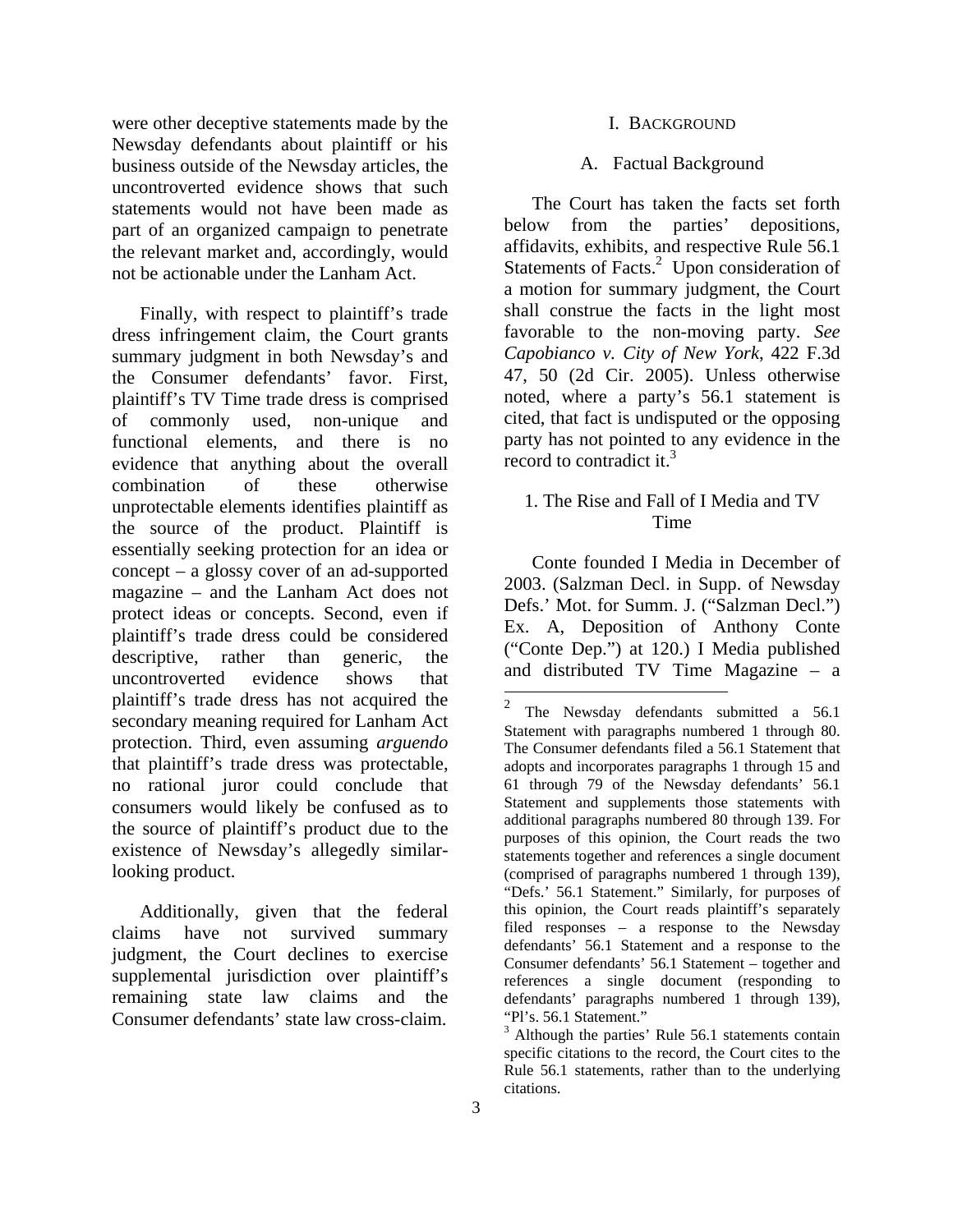"free, weekly, full color, gloss-coated, easy to read TV-listings publication containing articles and features related to television as well as crossword puzzles, cartoons and word games." (Salzman Decl. Ex. Z, Apr. 2005 TV Time promotional materials, at 2.) I Media was financed in large part by the sale of delivery routes to independent distributors. (Defs.' 56.1 ¶ 2.) These independent route distributors contracted with I Media to deliver TV Time Magazine to homes across Long Island. (Salzman Decl. Ex. Z, at 2; *see also* Conte Dep. at 148.) Conte claims that I Media raised "a total of about over \$1 million for [the TV Time] publication," mainly from the sale of these distribution routes. (Conte Dep. at 148.) According to Conte, the independent distributors who purchased delivery routes were never promised, either orally or in writing, that they would recoup their investment through payments for each delivery of TV Time magazine. (Pl.'s 56.1  $\P$  2.)

TV Time was first published on November 26, 2004. (Defs.' 56.1 ¶ 4.) Defendants claim that, although TV Time was marketed as a weekly publication, it was published only sporadically for a period of less than six months. (*Id.* ¶ 6-7.) Conte claims, however, that TV Time was published weekly for a period of six months, "except for a handful of weeks while he replaced a printer[,] a procedure which normally took several weeks to accomplish." (Pl's.  $56.1 \n\textdegree$ ) The last issue of TV Time published to date was released on May 1, 2005. (Defs.' 56.1 ¶ 5.) In total, only sixteen issues of TV Time were published. (*Id.* ¶ 8.)

When asked at his deposition whether I Media maintained corporate books, Conte responded, "No, I just maintained the files of the route distributors and various

activities that took place . . . ." (Conte Dep. at 383-84.) Conte also testified that he is uncertain as to whether I Media ever filed a tax return, and further noted that I Media "couldn't even afford to hire an accountant." (*Id.* at 120.) According to defendants, no one paid to advertise in TV Time and Conte did not seriously attempt to sell advertising in TV Time. (Defs.' 56.1 ¶¶ 12-13.) Moreover, in the spring of 2005, some of Conte's route distributors were contacted by investigators from the Nassau County District Attorney's Office who were investigating Conte for fraud. (Salzman Decl. Ex. B, Pl.'s Aff. in Supp. of Mot. for Summ. J., at ¶¶ 85-86.) When asked at his deposition why I Media failed, Conte testified, *inter alia*, that once distributors stopped purchasing routes, potential advertisers decided not to invest, and, ultimately, I Media "failed because it had no more – the cash flow could not keep up with the required cash flow operations of the business." (Conte Dep. at  $296-97.$ )<sup>4</sup> Indeed, Evergreen Printers stopped printing for Conte because he could no longer pay his invoices. (Salzman Decl. Ex. E, Letter dated Sept. 25, 2008 from Ricciuti to Mendelson, at 1-2.)

### 2. The Newsday Circulation Fraud

In the summer of 2004, Conte learned, from a story appearing on the Internet, that Newsday had misstated its circulation numbers for 2002 and 2003. (Defs.' 56.1 ¶ 58; *see also* Salzman Decl. Ex. W, "Newsday, Hoy Reduce Circulation Figures" (June 17, 2004 Newsday press

<sup>4</sup> According to plaintiff, the reasons for I Media's failure also include the fact that critical vendors stopped doing business with the Company, that plaintiff spent a great deal of time cultivating a relationship with the Consumer defendants that did not come to fruition, and that alleged "rumors and falsehoods" were spread about plaintiff and his Company. (*See* Conte Dep. at 298-302.)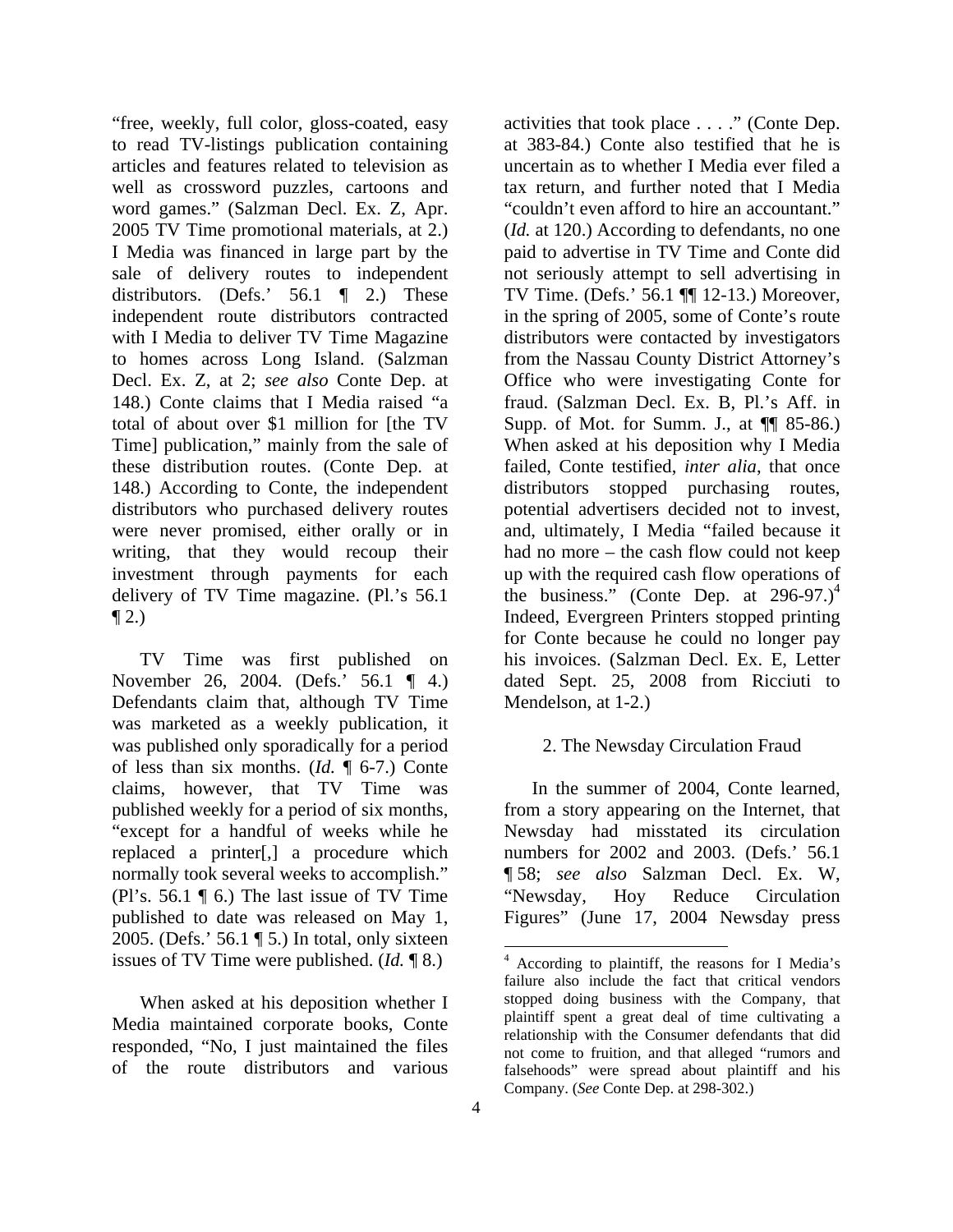release publicly announcing that it had misstated its circulation numbers for 2002 and 2003).) Conte spoke with potential clients about paying to advertise in TV Time only *after* the date upon which he learned about Newsday's circulation fraud, sometime in February or March of 2005. (Defs.' 56.1 ¶ 57; *see also* Conte Dep. at 181-82, 218 (testifying that he did not expect to have paying advertisers for TV Time until the magazine had been published consistently for a few months after its initial release in November of 2004, and that he did not even have a rate card or sell sheet to distribute to potential advertisers as of March 2005).) However, Conte claims that he spoke to a long list of potential clients about advertising in TV Week Magazine, a different I Media publication, before the date upon which he learned of the alleged circulation fraud, throughout 2003 and 2004. (Pl.'s 56.1 ¶ 57.)

On September 10, 2004, Tribune Publishing announced revisions to Newsday's circulation figures for 2003 and 2004. (Salzman Decl. Ex DD, "Tribune Updates *Newsday*, *Hoy* Circulation Figures.") On September 13, 2004, Knight sent all Newsday advertisers a letter informing them of Newsday's revised circulation figures. (Salzman Decl. Ex. EE, Letter dated Sept. 13, 2004.) On November 16, 2004, both the Audit Bureau of Circulations ("ABC") and Newsday issued press releases announcing the results of the ABC's audit of Newsday's 2003 and 2004 circulation figures. (*See* Salzman Decl. Ex. FF, "ABC releases Newsday audit for 12 months ending September 2003.") The ABC continued to conduct audits of Newsday every six months, through September 2005. (*See* Salzman Decl. Ex. HH, ABC Bulletin dated Mar. 14, 2005.)

Defendants claim that Conte "used the fact that Newsday had publicly announced that some of its circulation numbers had been misstated to try to recruit advertisers for TV Time." (Defs.'  $56.1 \text{ } \text{\ensuremath{\mathsf{I}}}\xspace$  60.) Indeed, at his deposition, Conte testified that, upon learning of Newsday's misstated circulation numbers, he "tried . . . to capitalize on that misrepresentation." (Conte Dep. at 268; *see also* Salzman Decl. Ex. X, Email exchange between Conte and Baloga Sr., at 2 ("The reality is that Newsday is charging you a fortune for the sloppy product and phantom circulation that they give you.").)

# 3. Newsday's TV Picks

Newsday also had its own television related publication, "TV Picks." Prior to 2004, TV Picks was published as a standalone magazine and was distributed inside the Newsday newspaper on Sundays. (Salzman Decl. Ex. JJ, Millrod Decl. ¶¶ 1- 2.) In February 2004, Newsday started including TV Picks as pages of the newspaper, but in the spring of 2004, Newsday resumed printing TV Picks as a stand-alone magazine. (*Id.* ¶ 5.) Many features of TV Picks were redesigned throughout the remainder of 2004 and 2005.  $(Id. \P\P 6-7.)$ 

As part of the redesign, Newsday decided to use glossy paper stock for the cover. (*Id.* ¶ 8.) Newsday had previously published its television magazine with a glossy cover prior to 2004 (it was called "TV Plus" at that time).  $(Id. \P 9.)^5$  Other

 $<sup>5</sup>$  Plaintiff disputes this fact, stating that "Newsday's</sup> TV Picks Magazine has not been printed on glossy paper in at least the last 25 years, if ever, and the Newsday defendants make no effort to prove this self-serving statement by producing original copies of such purported glossy cover magazines . . . ." (Pl.'s 56.1 ¶ 69.) However, defendants' contention that Newsday previously published its magazine with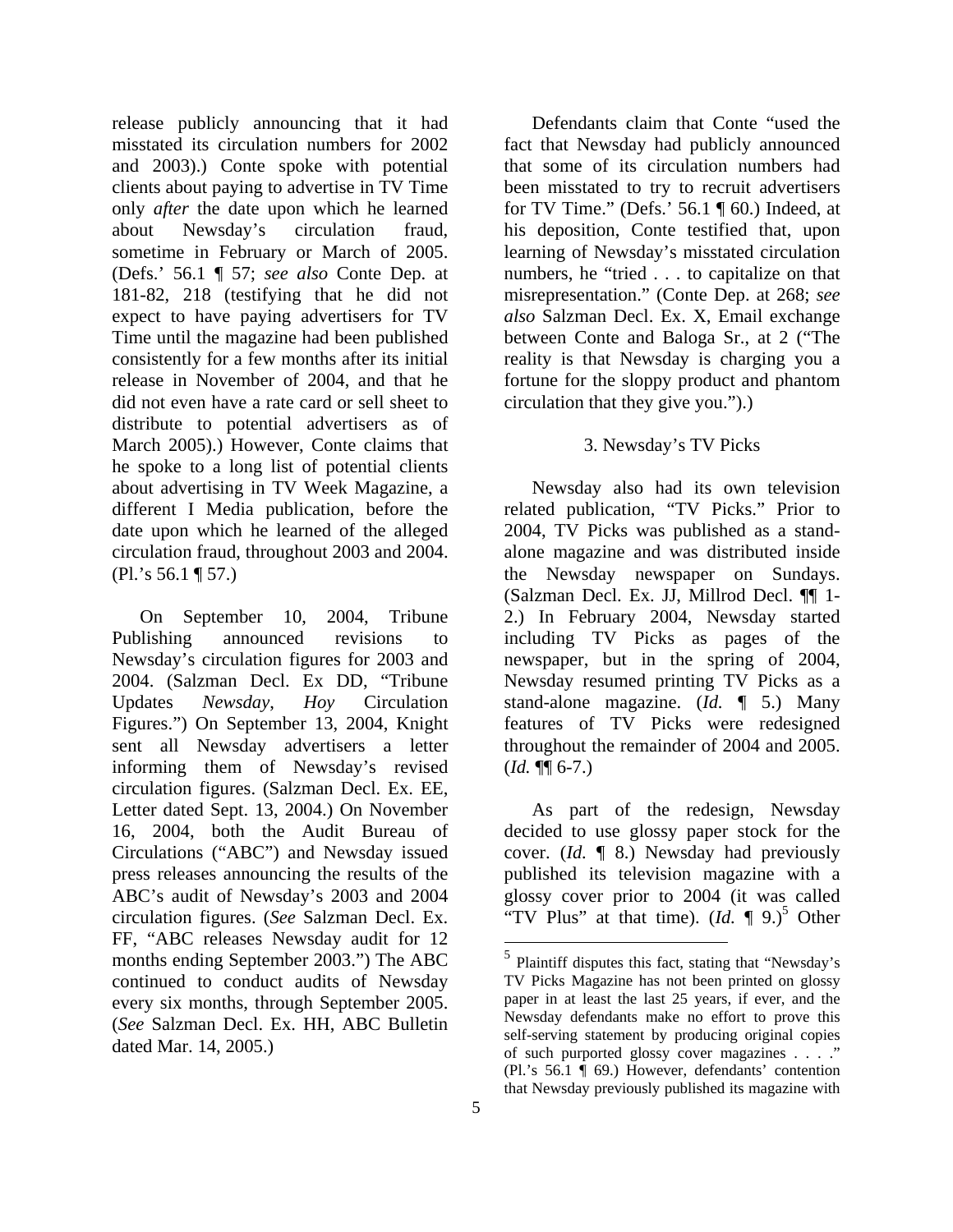companies, such as the New York Times and the New York Daily News, published TV listings guides on Long Island in 2004 and 2005 with a glossy cover. (Defs.' 56.1 ¶ 68.) The cover of TV Picks used the Scotch Roman and Whitney fonts. (*Id.* ¶ 71.) The cover of TV Picks also contained a banner across the bottom – a banner that was used for paid advertising. (*Id.* ¶ 76.) Defendants claim that this banner was always one color (*id.* ¶ 76), but Conte contends that it was sometimes more than one color (Pl.'s 56.1 ¶ 76). The date of publication was displayed in the center of the cover, next to the Newsday name, and was in the "The Week of X" format. (Defs.' 56.1 ¶ 77.) As part of the redesign, Newsday also reduced the size of its publication from 8" x 10.75" to 8" x 10". (*Id.* ¶ 75.)

### 4. The Consumer Defendants' Interactions with Both Newsday and Conte

Consumers Warehouse is a privately held Long Island company that sells kitchen and bathroom cabinets, kitchen appliances, plumbing fixtures, and other consumer products to the general public and to general contractors. (*Id.* ¶ 81.) During the 2004- 2005 time period, Baloga Sr. was the President of Consumers Warehouse, Baloga Jr. was a Vice President, and Escamilla was the Advertising Executive Manager. (*Id.* ¶¶ 82, 84, 86.)

As of 2005, Consumers Warehouse had been advertising in Newsday for over 25 years. (*Id.* ¶ 88.) According to the Consumer defendants, the format of the Newsday publication within which they advertised over the years was dictated solely by

l

Newsday. (Aff. of Baloga Sr. in Supp. of Consumer Defs.' Mot. for Summ J. ("Baloga Sr. Aff.") ¶ 14.) In 2005, Consumers Warehouse had a contractual relationship with Newsday – they were contractually bound to advertise in Newsday's TV publication for the period from January 1, 2005 through December 31, 2005. (Defs.' 56.1  $\P$  89.)<sup>6</sup> This meant that all of Newsday's subscribers and purchasers across Long Island would receive Consumers Warehouse's advertisements throughout 2005. (Baloga Sr. Aff. ¶¶ 21, 23.)

The Consumer defendants claim that they first learned of the new format of Newsday's TV Picks in December of 2004 (that was to go into effect for the February 6, 2005 edition of the publication). (Defs.' 56.1 ¶ 90.) One of the notable changes in format that the Consumer defendants learned about was that the footer at the bottom of the cover page would become advertising space. (*Id.*  $\P$ 91.)<sup>7</sup> The February 6, 2005 edition of

a glossy cover is contained in the sworn declaration of Newsday's Executive News Editor and plaintiff cites no evidence to support his contrary position. The Court, therefore, deems this fact uncontroverted.

<sup>6</sup> Although plaintiff does not dispute that this contractual relationship between Consumers Warehouse and Newsday existed in 2005, he claims that he only learned about it sometime in 2011 as a result of discovery. (Pl.'s 56.1 ¶ 89.)

<sup>7</sup> Plaintiff claims that "the new Consumer's advertising footer was copied from the plaintiff's TV Time Magazine." (Pl.'s 56.1 ¶ 91.) However, plaintiff cites no evidence to support this conclusory assertion. Plaintiff merely references the ad that the Consumer defendants submitted to Newsday on January 25, 2005 – an ad that they submitted as a "banner to run on front cover of TV Picks." (*See* Pl.'s Aff. in Opp'n to Consumer Defs.' Mot. for Summ. J. ("Pl.'s Consumer Opp'n") Ex. L, AdTransit.com Transmission Confirmation dated Jan. 25, 2005.) Plaintiff appears to claim that, because the ad was submitted as a banner for the front cover of TV Picks in January of 2005, the conversation wherein the Consumer defendants first learned about Newsday's decision to include banner advertisements on the front cover of their publication must have occurred during that same week in January, and not back in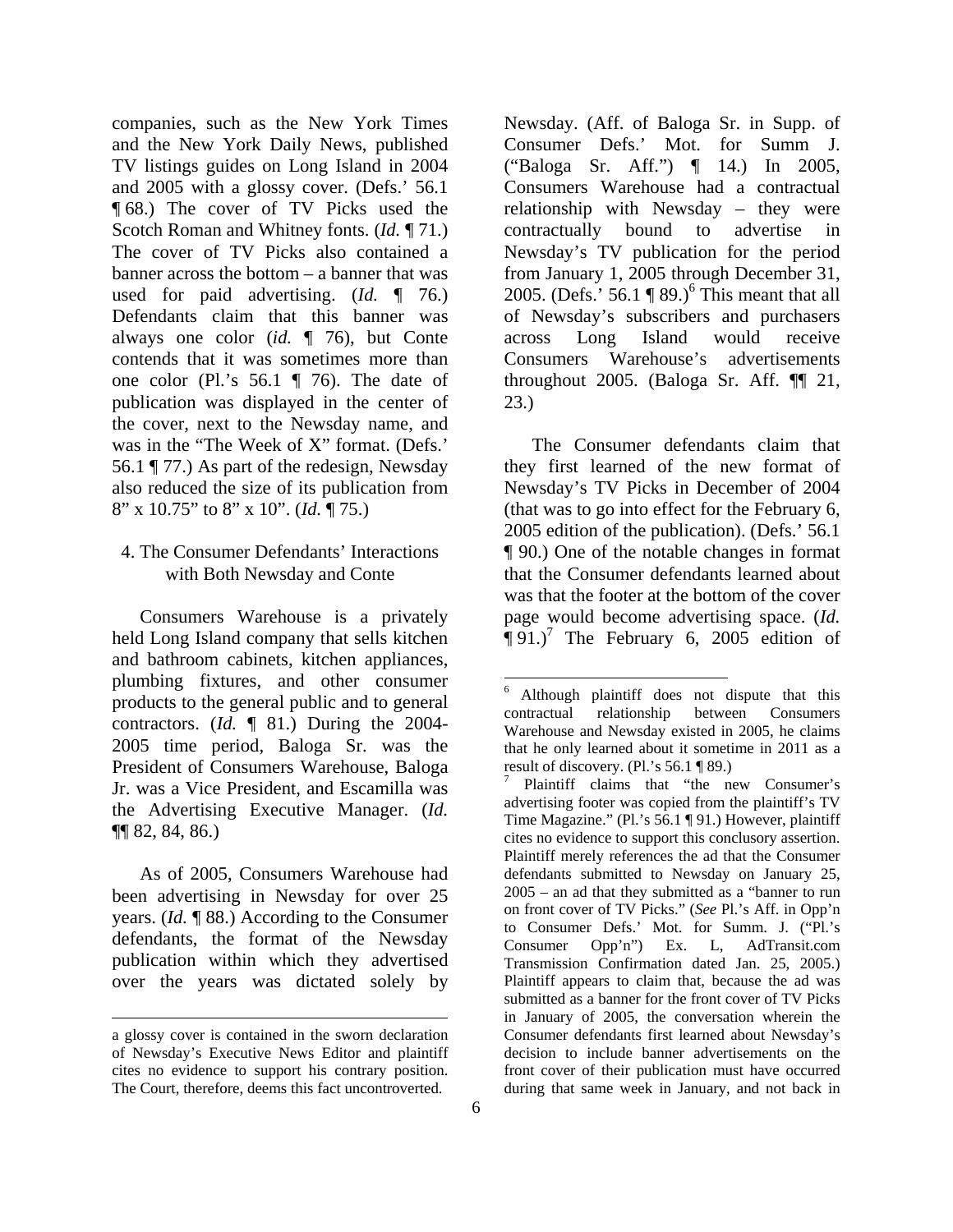Newsday's TV Picks featured such an advertising banner for Consumers Warehouse. (*Id.* ¶ 94.) The Consumer defendants assert that the format of TV Picks that went into effect on February 6, 2005 was not changed at their request. (*Id.*  $\P 98.$ <sup>8</sup>

l

8 Plaintiff claims that "the format of TV Picks that went into effect on February 6, 2005 was a direct result of demands made by the Consumer defendants that they copy the look and trade dress of the plaintiff's TV Time Magazine that first appeared in the Consumer defendant James Baloga, Sr.'s, driveway in Early January of 2005." (Pl.'s 56.1 ¶ 98.) Again, plaintiff's conclusory assertion is not supported by any evidence in the record. Plaintiff merely points to the ad that the Consumer defendants submitted to Newsday on January 25, 2005 as evidence that the Consumer defendants "not only requested the change but literally designed, had prepared and submitted for insertion in TV Picks January 25, 2005 the advertising footer banner component that they plagiarized and copied from the plaintiff's TV Time Magazine . . . ." (*Id.*) A mere ad submission by the Consumer defendants is not evidence of plagiarism of the advertising concept or style that the ad espouses on the part of the Consumer defendants, nor is it evidence of the Consumer defendants instituting a universal format change of another company's publication. Thus, no rational juror could conclude, based on the evidence presented, that the Consumer defendants orchestrated Newsday's format change.

The Consumer defendants first contacted Conte on January 25, 2005. (Pl.'s 56.1 ¶ 101).9 This occurred after Baloga Sr. found a copy of TV Time in his driveway and wanted to find out Conte's rate card for advertising. (Baloga Sr. Aff. ¶ 19.) Baloga Sr. states that he viewed TV Time as a potential way to reach other Long Island residents who did not subscribe to or purchase Newsday, as TV Time was being distributed as a free publication to the public. (*Id.* ¶¶ 21, 23.)

Following their initial conversation, Escamilla emailed Conte (on January 25, 2005) asking for "a rate card for full page, inside and back cover and total circulation for Suffolk and Nassau. Including selected zip codes throughout Long Island." (Consumer Defs.' Mot. for Summ. J. Ex. D, Jan. 25, 2005 email.) Conte emailed Escamilla on January 30, 2005, but did not include the rate card requested. (Defs.' 56.1 ¶¶ 105-06.) Instead, he asked for time to prepare a proposal and offered, "as a courtesy[,] . . . to place a full page, full color ad on the rear cover full gloss of the next edition of our magazine which goes to press Thursday afternoon." (Consumer Defs.' Mot. for Summ. J. Ex. C, Baloga Sr. Dep., at 47 (reading from a Jan. 30, 2005 email from plaintiff to Escamilla).) On February 21, 2005, Conte offered to run another

December of 2004. (*See* Pl.'s 561. ¶ 91.) It is entirely plausible that the Consumer defendants learned about the banner advertisements in one month, and then submitted their proposed banner advertisement a whole month later. In fact, Baloga Sr. stated that this is precisely what occurred (that upon learning of the banner change in late December, the Consumer defendants used January to prepare new artwork, which they eventually submitted to Newsday on January 25, 2005). (*See* Baloga Sr. Aff. ¶ 18.) Therefore, no rational juror could conclude that, simply because the Consumer defendants' first banner advertisement was submitted to Newsday on January 25, 2005, the Consumer defendants must have first learned about Newsday's use of such banner advertisements that same week.

<sup>&</sup>lt;sup>9</sup> Plaintiff contends that the change in Newsday's TV Picks format did not occur before this date upon which the Consumer defendants first contacted plaintiff, but that "the changes to Newsday's TV Picks . . . took place *at the time* the Consumer defendants had contacted the plaintiff." (Pl.'s 56.1 ¶ 102 (emphasis added).) To support his assertion, plaintiff poses a question: "Again, if the Consumers defendants were aware of the changes in Newsday's TV Picks prior to January 25, 2005, why would they be calling the plaintiff to discuss advertising in his publication?" (*Id.*) However, a hypothetical question is not evidence to support an otherwise conclusory statement.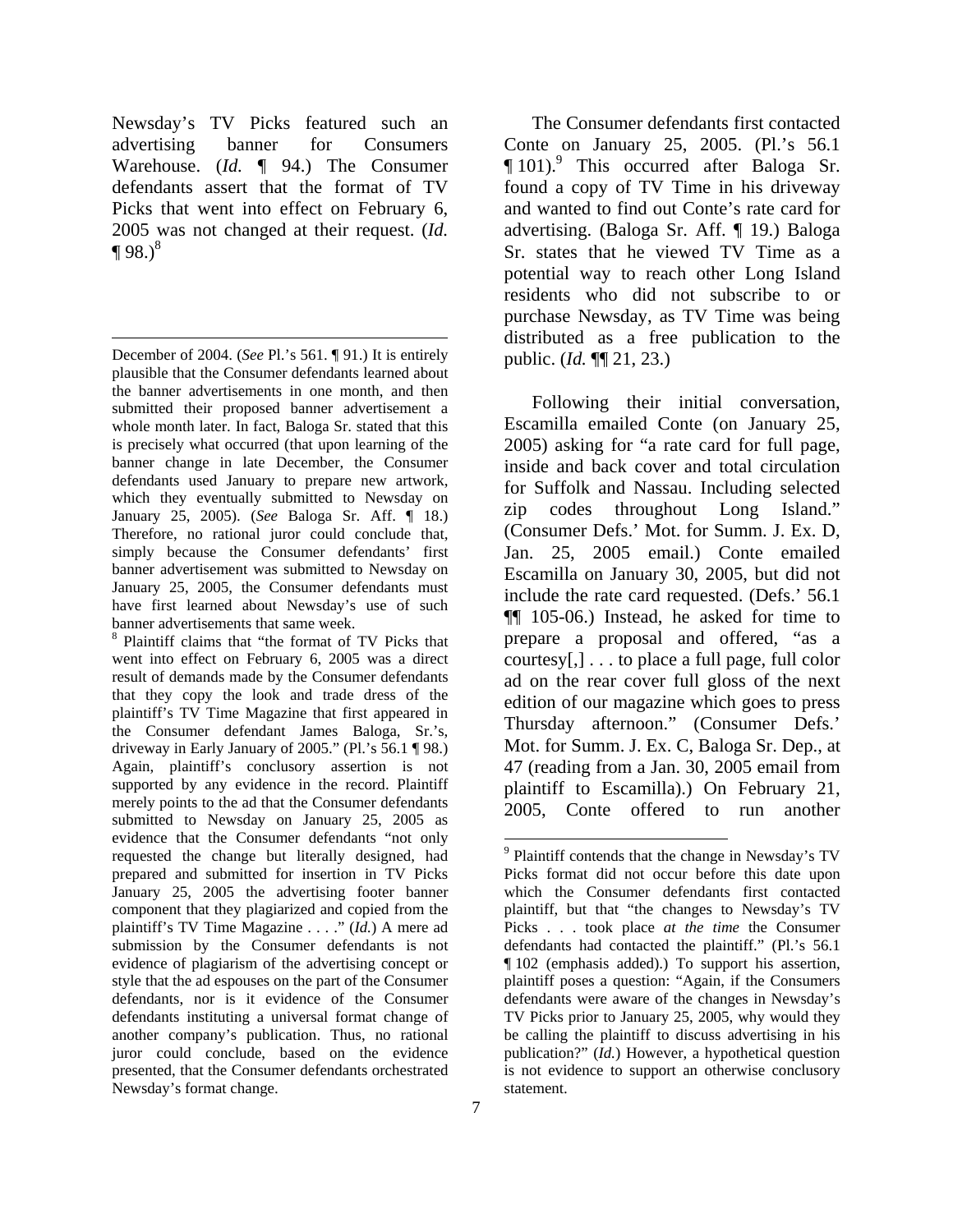complementary advertisement for Consumers Warehouse in the March 6, 2005 edition of TV Time. (Defs.'  $56.1 \text{ } \text{T}$  113.) Then, on March 17, 2005, Conte again offered, as a courtesy, to rerun the original Consumers Warehouse ad in TV Time's next edition.  $(Id. \P 116.)^{10}$  Advertisements for Consumers Warehouse appeared at least four times in TV Time. (*Id.* ¶ 135.) It is undisputed that Conte never sent an invoice to the Consumer defendants for this advertising (*id.* ¶ 136), although he maintains that he has "repeatedly asked" for payment for the advertisements (Pl.'s 56.1 ¶ 136). Consumers Warehouse advertisements ran in Newsday's TV Picks on all dates that an advertisement for the Company appeared in TV Time. (Defs.' 56.1 ¶ 137.)

The Consumer defendants claim that, on or about March 25, 2005, they informed Conte that they were not interested in advertising in TV Time. (*Id.* ¶ 122.) Conte contends, however, that he was never informed – through email or otherwise – of the Consumer defendants' discontinued interest in advertising in TV Time. (Pl.'s 56.1 ¶ 122.) It is undisputed, however, that Conte never received any written commitment from the Consumer defendants to advertise in his publication. (Defs.' 56.1 ¶ 117; *see also* Consumer Defs.' Mot. for Summ. J. Ex. I, Mar. 25, 2005 email from Conte to Escamilla (explaining that he was

l

willing to engage in all reasonable efforts to get the Consumer defendants to commit to a long term contract).)

In April 2005, Baloga Sr. met with Conte and made an offer to advertise in TV Time for 26 weeks for \$50,000.00. (Defs.' 56.1 ¶ 126.) Ms. Gallardo, a woman who worked for Conte at the time, testified that Consumers Warehouse was the only Company willing to pay Conte for advertising at the time, and that she tried to convince Conte to agree to their number, to no avail. (*See* Consumer Defs.' Mot. for Summ. J. Ex. Q, Deposition of Monica Gallardo ("Gallardo Dep.") at 33, 55-56.) In response to Baloga Sr.'s offer, Conte sent an email stating that he has other companies who are interested in advertising for a higher price, and that he would sign a contract with one of the other companies if he did not receive a new offer from Consumers Warehouse. (*Id.* ¶ 127.) He also told Baloga Sr. that he would offer him "the first opportunity to lock in the rear cover for the next 52 weeks at the \$25 CPM rate the other retailers are willing to pay," and explained that he needed an answer by that Wednesday and a signed contract by that Friday, otherwise he would "immediately sign a contract with one of the other retailers." (Consumer Defs.' Mot. for Summ. J. Ex. L, Apr. 11, 2005 email from plaintiff to Baloga Sr.) Baloga Sr. responded the next day, telling Conte that he was "happy to hear [Conte's] publication has met with much success" and that he "continue[s] to wish great fortune in the coming months with [Conte's] proposed growth and if [he] ever can be of any assistance," Conte should not hesitate to call him. (*Id.*)

<sup>&</sup>lt;sup>10</sup> Although plaintiff claims that these courtesies were extended only because the Consumer defendants repeatedly expressed an intention to enter into a long term advertising agreement with I Media to advertise in TV Time, plaintiff cites no evidence to support his theory. (*See* Pl.'s 56.1 ¶¶ 113-14.) Thus, no rational juror could conclude that any verbal promise was made to that effect. In any event, as discussed *infra*, even if this allegation were true, the Lanham Act claim would not survive summary judgment because the trade dress is not protectable.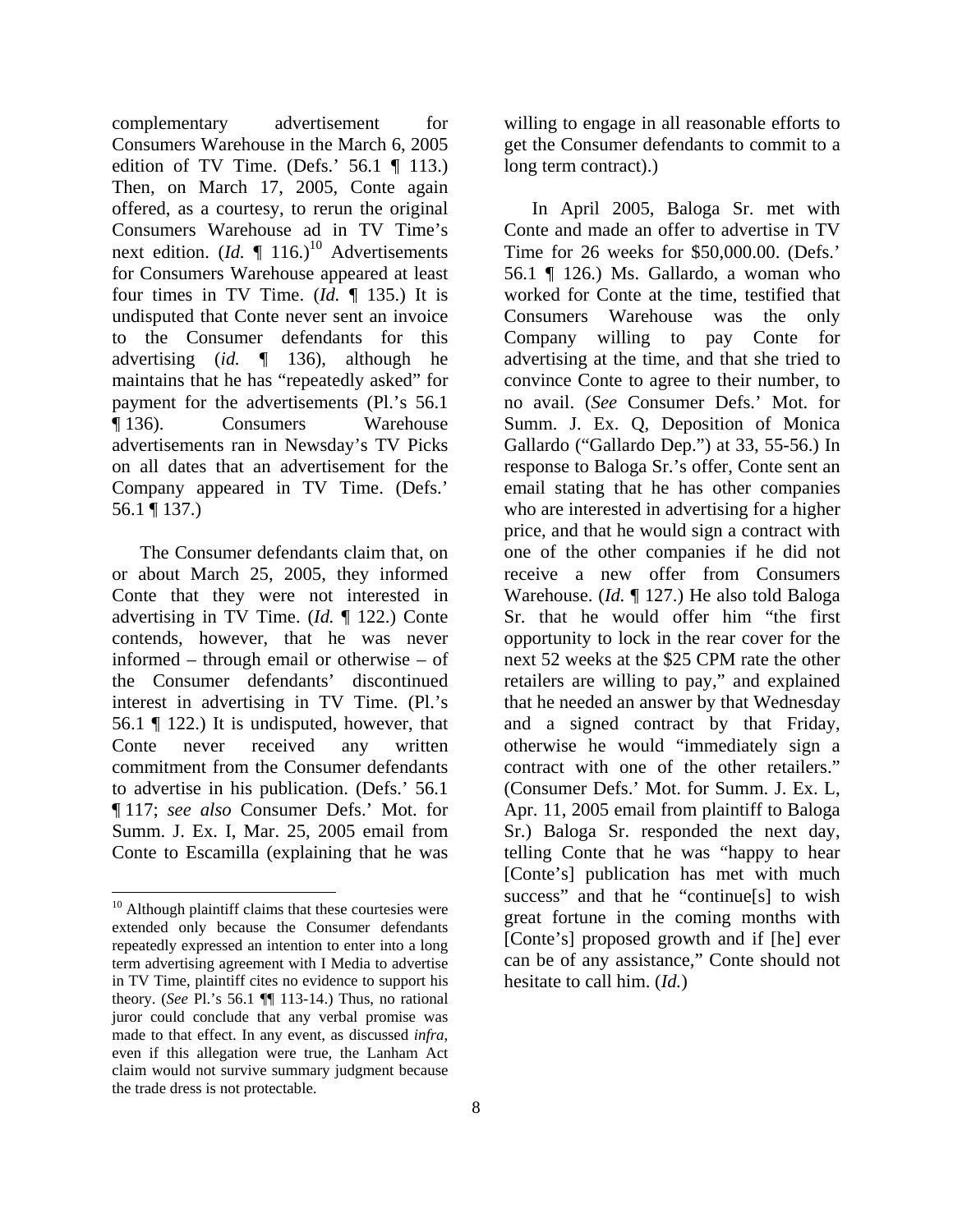# 5. The Route Distributors' Dissatisfaction with Conte and Newsday's Alleged Involvement

Harrington claims that he was approached by some of Conte's route distributors who were dissatisfied with Conte in May or June of 2005. (Defs.' 56.1 ¶ 29.) Harrington claims that he then, in about late May or June of 2005, began researching and writing a story about Conte. (*Id.* ¶ 30.) Mancini, the editor of Newsday at the time, states that he did not authorize or instruct Harrington to write a piece about Conte (Salzman Decl. Ex. Q, Mancini Decl., ¶ 4), and that he was not involved in the day-to-day news gathering activities of the Newsday reporters (*id.* ¶ 2). Knight, the president, publisher, and CEO of Newsday at the time, similarly states that he did not authorize or instruct Harrington to conduct an investigation of Conte (Salzman Decl. Ex. R, Knight Decl., ¶ 4) and that he did not become familiar with what stories reporters were covering until they were printed and published (*id.* ¶ 2).

In June 2005, Harrington called Ram Marketing, one of Conte's vendors. (Defs.' 56.1 ¶ 44.) According to defendants, Harrington called Ram Marketing to verify their relationship with Conte. (*Id.*) Matthew Moon, the president of Ram Marketing, stated that "[a]lthough [he has] no memory of a conversation with anyone from Newsday, such a conversation would not have had any effect on [his] business relationship with Mr. Conte." (Salzman Decl. Ex. S, Moon Decl., ¶ 5.) In July 2005, Harrington attended a meeting of Conte's route distributors and their attorney, Giaimo. (Defs.' 56.1 ¶ 40.) According to defendants, Harrington's sole purpose in attending this meeting was to gather information about Conte and his business. (*Id.* ¶ 41.) At around

the same time, Harrington also called Conte. (*Id.* ¶ 42.) Defendants claim that, in calling plaintiff, Harrington was attempting to get Conte's side of the story for his articles (*id.*), while Conte claims that Harrington was simply trying to further an alleged extortion attempt (Pl.'s 56.1 ¶ 42).

On August 2, 2005, thirty-three of plaintiff's route distributors filed a class action in Nassau County, *Amorizzo et al. v. Conte et al.*, alleging that I Media was a scheme perpetrated by Conte to defraud them of the money they paid for their delivery routes. (Defs.' 56.1 ¶ 17.) Giaimo was the attorney the route distributors retained to investigate their case and draft a complaint ("*Amorizzo* Complaint") on their behalf. (Salzman Decl. Ex. J, Declaration of Giaimo ("Giaimo Decl.") ¶ 7.) Giaimo drafted the *Amorizzo* Complaint without the assistance of any of the Newsday defendants.<sup>11</sup>

l <sup>11</sup> Although plaintiff claims that Giaimo drafted the complaint with the assistance of Newsday employees (Pl.'s 56.1 ¶ 21), the evidence he cites does not support his contention. For example, plaintiff cites to a voicemail Furnell left plaintiff indicating that he spoke to Harrington about Harrington's plans to publish an article about plaintiff and I Media back in June of 2005, before the *Amorizzo* complaint was filed (Pl.'s Opp'n Aff. to Newsday Defs.' Mot. for Summ. J. ("Pl.'s Newsday Opp'n") Ex. X, Harrington Dep. at 223-25), and to a short article Harrington and Newsday published in Newsday's Beatnotes column online about plaintiff and TV Time in July 2005, before the *Amorizzo* Complaint was filed (Pl.'s Newsday Opp'n Aff. Ex. EE, Harrington Beatnotes), to show that Harrington was involved in matters relating to plaintiff before the *Amorizzo*  Complaint was filed and, therefore, that he was also involved in drafting the *Amorizzo* Complaint. However, this link is obviously attenuated; the evidence does not even remotely prove that Harrington personally assisted Giaimo in writing the *Amorizzo* Complaint. Quite to the contrary, Giaimo explicitly states, "Absolutely no one assisted me in drafting and finalizing the complaint. . . . Neither Harrington nor anyone else from Newsday or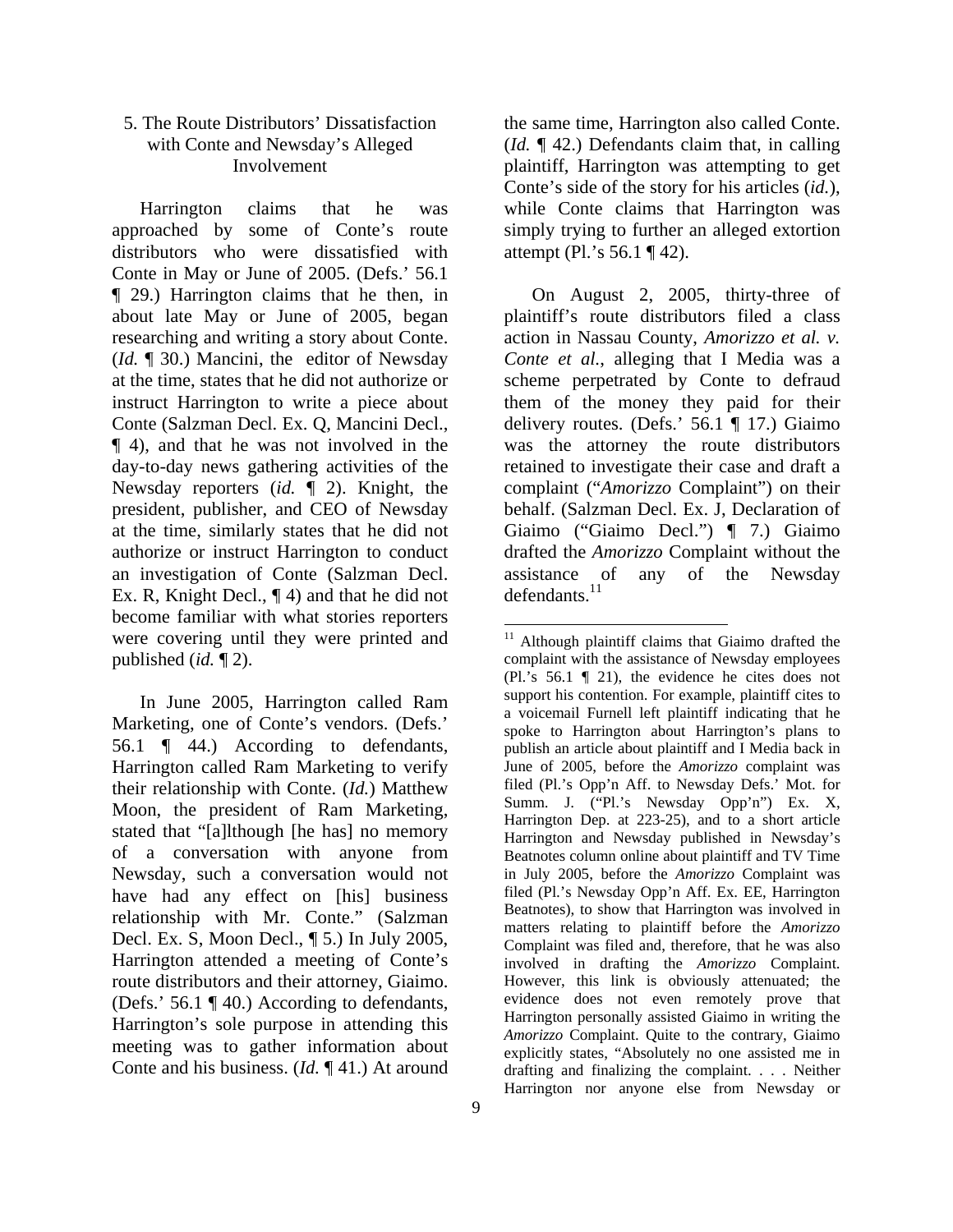Harrington received a copy of the *Amorizzo* Complaint. Defendants claim that he first received the *Amorizzo* Complaint "on or about the time that it was filed in court" (Defs.' 56.1 ¶ 18), but Conte contends that Harrington received it "before it was filed and certainly before it was served on the plaintiff" (Pl.'s 56.1 ¶ 18). On September 7, 2005, Harrington published an article in Newsday entitled "Distributors sue over TV Time." (Defs.' 56.1 ¶ 19.) He published another article in Newsday entitled, "DA opens criminal probe into i-Media" on September 14, 2005. (*Id.*) 12 The Newsday Articles both quoted the *Amorizzo*  Complaint. (*Id.* ¶ 20.)

In February 2006, Conte filed an answer in the *Amorizzo* lawsuit, which included five counterclaims against the route distributors and sought over \$410 million in damages. (Salzman Decl. Ex. O, Answer to First Am. Verified Class Action Compl. with Countercls.) On June 26, 2006, the Supreme Court, Nassau County, dismissed three of Conte's counterclaims and his claim for punitive damages. (Salzman Decl. Ex. P, Order dated June 26, 2006.) On August 30,

l

billion lawsuit against Nassau County, the Nassau District Attorney, and various Assistant District Attorneys and investigators with this Court. (*See Conte v. County of Nassau et al.*, No. 06 Civ. 4746.)

2006, Conte filed an eleven-count, \$8.3

# B. Procedural History

Plaintiff filed the initial complaint in this action on September 7, 2006. Plaintiff subsequently filed two amended complaints and an amended RICO statement. By Memorandum and Order dated September 30, 2008, the Court denied in part and granted in part defendants' motions to dismiss the second amended complaint. Specifically, the Court denied defendants' motions to dismiss plaintiff's federal Lanham Act and state tortious interference claims. The Court granted defendants' motions in all other respects, but provided plaintiff with an opportunity to re-plead the dismissed claims.

Plaintiff filed a third amended complaint on April 2, 2009, re-asserting all of the dismissed claims, as well as a fraud claim against the Consumer defendants. The Newsday defendants, Giaimo defendants and Route distributor defendants, and Consumer defendants all filed motions to dismiss on June 19, 2009. Plaintiff filed oppositions to defendants' motions on September 23, 2009. The Newsday defendants and Consumer defendants filed replies on September 25, 2009, and the Giaimo and Route distributor defendants filed a reply on October 7, 2009. By letter dated October 1, 2009, *pro se* defendant Springer also moved to dismiss plaintiff's claims against him. By Memorandum and Order dated March 25, 2010, the Court granted defendants' motions to dismiss plaintiff's RICO, Sherman Act, and ECPA claims, as well as plaintiff's slander claim

anywhere else helped me draft the complaint." (Giaimo Decl. ¶ 8.) Moreover, to support his claim that Mancini and Knight were also involved in drafting the *Amorizzo* Complaint, plaintiff simply states, in a conclusory fashion, that Mancini and Knight were both "in the loop of Newsday management receiving e-mails about the plaintiff and the defamatory article being written about him and I Media as early as August 18, 2005 if not sooner." (Pl.'s 56.1 ¶¶ 24, 26. *But see* Mancini Decl. ¶ 10 ("I did not participate in drafting that complaint that was filed in *Amorizzo* . . . .").) Because plaintiff has not offered any evidence in support of his conclusory allegations, the Court deems the Newsday defendants' lack of involvement in the drafting of the complaint to be uncontroverted.

 $12$  The Court will refer to these two articles published by Harrington in September 2005 as "the Newsday Articles."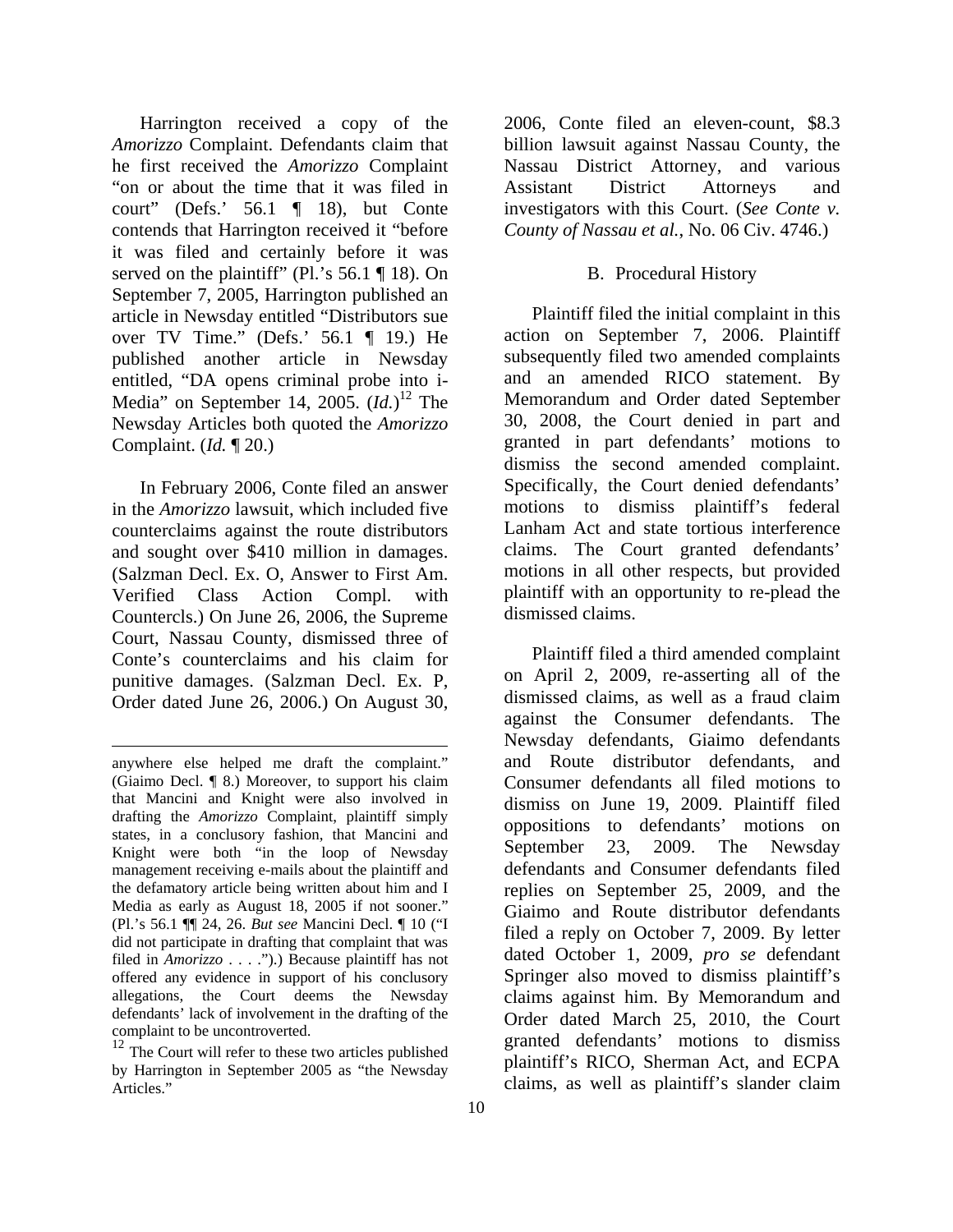against the Newsday defendants, all of plaintiff's injurious falsehood claims, and all claims against Springer. The Court denied defendants' motions in all other respects.

On May 5, 2010, the Consumer defendants filed an answer to plaintiff's third amended complaint, as well as a crossclaim against the other named defendants for indemnity and/or contribution. The Giaimo defendants and the Route distributor defendants filed a verified answer on July 14, 2010. On July 28, 2010, three separate answers to plaintiff's third amended complaint were filed – one by Harrington, one by Mancini, and one by Knight and Newsday. The lawsuit proceeded to discovery under the direction of Magistrate Judge Boyle.

By later dated October 24, 2011, plaintiff submitted to the Court copies of a settlement agreement he entered into with Giaimo, on behalf of the Giaimo defendants and the Route distributor defendants, on October 18, 2011. On October 28, 2011, the Court signed a Stipulation and Order of Settlement between plaintiff and the Giaimo and Route distributor defendants.

On March 16, 2012, the Newsday defendants filed a motion for summary judgment. On March 23, 2012, the Consumer defendants also filed a motion for summary judgment. On August 20, 2012, plaintiff filed a separate opposition to each motion for summary judgment. On August 30, 2012, both the Newsday defendants and the Consumer defendants filed replies in further support of their motions for summary judgment. By letter dated September 10, 2012, the Newsday defendants requested that the Court disregard new arguments concerning the Newsday defendants that plaintiff raised in his opposition to the Consumer defendants' motion for summary

alternative, grant the Newsday defendants leave to file a five-page reply. By Order dated September 14, 2012, the Court granted the Newsday defendants leave to file a fivepage reply, which they filed on October 5, 2012. Oral argument was held on November 30, 2012. Plaintiff submitted a letter to the Court on January 3, 2013. The Consumer defendants responded to plaintiff's letter by letter dated January 4, 2013. The Newsday defendants similarly responded, by letter dated January 7, 2013. Plaintiff responded to both letters by submitting two separate letters to the court on January 8, 2013. The Court has fully considered the submissions of the parties. II. STANDARD OF REVIEW

judgment, or that the Court, in the

# The standard for summary judgment is well settled. Pursuant to Federal Rule of Civil Procedure 56(a), a court may only grant a motion for summary judgment if "the movant shows that there is no genuine dispute as to any material fact and the movant is entitled to judgment as a matter of law." Fed. R. Civ. P. 56(a). The moving party bears the burden of showing that he or she is entitled to summary judgment. *Huminski v. Corsones*, 396 F.3d 53, 69 (2d Cir. 2005). "A party asserting that a fact cannot be or is genuinely disputed must support the assertion by: (A) citing to particular parts of materials in the record, including depositions, documents, electronically stored information, affidavits or declarations, stipulations (including those made for purposes of the motion only), admissions, interrogatory answers, or other materials; or (B) showing that the materials cited do not establish the absence or presence of a genuine dispute, or that an adverse party cannot produce admissible evidence to support the fact." Fed. R. Civ. P.  $56(c)(1)$ . The court "is not to weigh the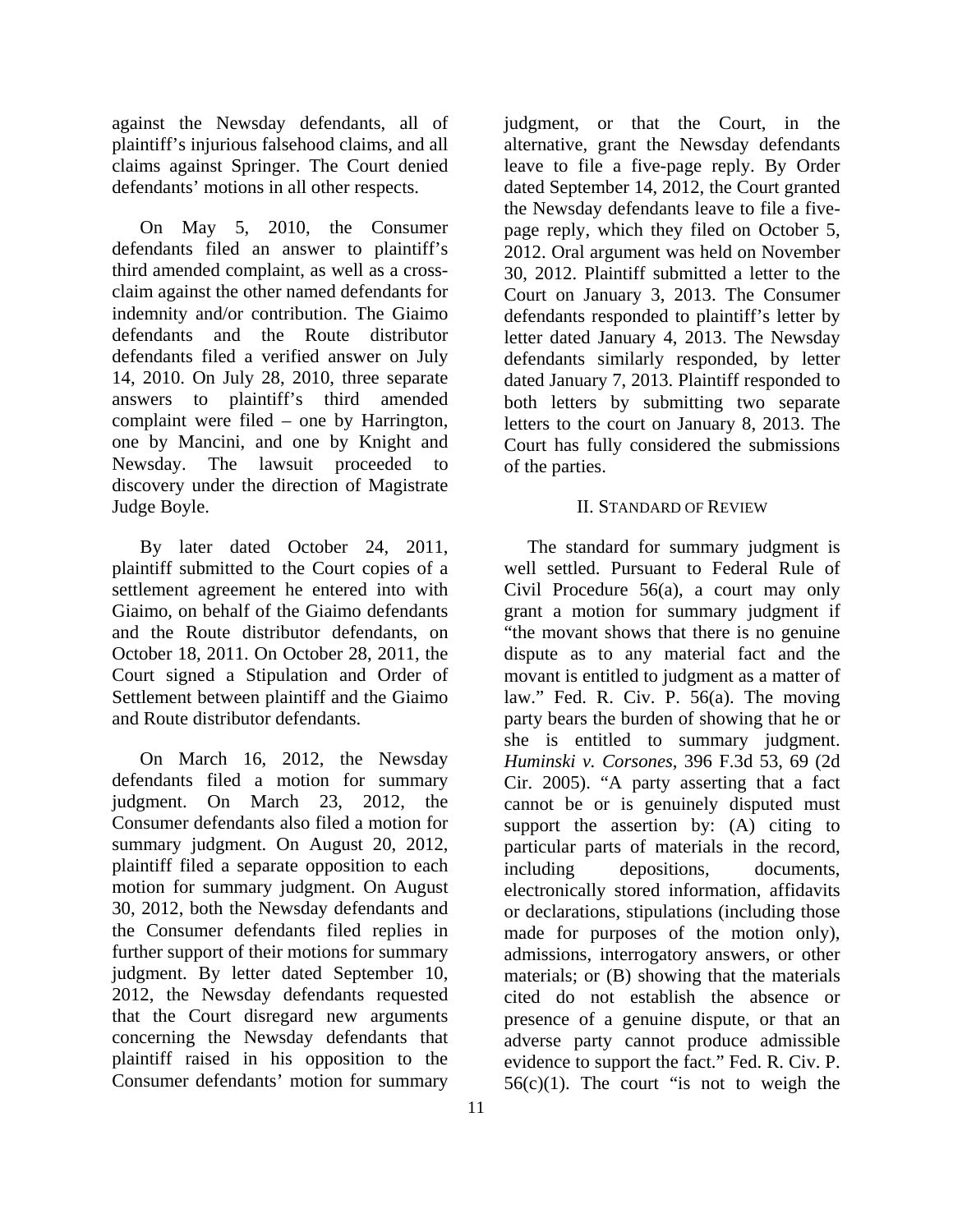evidence but is instead required to view the evidence in the light most favorable to the party opposing summary judgment, to draw all reasonable inferences in favor of that party, and to eschew credibility assessments." *Amnesty Am. v. Town of W. Hartford*, 361 F.3d 113, 122 (2d Cir. 2004) (quoting *Weyant v. Okst*, 101 F.3d 845, 854 (2d Cir. 1996)); *see Anderson v. Liberty Lobby, Inc.*, 477 U.S. 242, 248 (1986) (summary judgment is unwarranted if "the evidence is such that a reasonable jury could return a verdict for the nonmoving party").

Once the moving party has met its burden, the opposing party "must do more than simply show that there is some metaphysical doubt as to the material facts. . . . [T]he nonmoving party must come forward with specific facts showing that there is a *genuine issue for trial.*" *Caldarola v. Calabrese*, 298 F.3d 156, 160 (2d Cir. 2002) (quoting *Matsushita Elec. Indus. Co. v. Zenith Radio Corp.*, 475 U.S. 574, 586-87 (1986)). As the Supreme Court stated in *Anderson*, "[i]f the evidence is merely colorable, or is not significantly probative, summary judgment may be granted." 477 U.S. at 249-50 (citations omitted). Indeed, "the mere existence of *some* alleged factual dispute between the parties" alone will not defeat a properly supported motion for summary judgment. *Id.* at 247-48. Thus, the nonmoving party may not rest upon mere conclusory allegations or denials but must set forth "'concrete particulars'" showing that a trial is needed. *R.G. Group, Inc. v. Horn & Hardart Co.*, 751 F.2d 69, 77 (2d Cir. 1984) (quoting *SEC v. Research Automation Corp.*, 585 F.2d 31, 33 (2d Cir. 1978)). Accordingly, it is insufficient for a party opposing summary judgment "merely to assert a conclusion without supplying supporting arguments or facts." *BellSouth Telecomms., Inc. v. W.R. Grace & Co.*, 77 F.3d 603, 615 (2d Cir. 1996) (quoting

*Research Automation Corp.*, 585 F.2d at 33).

#### III. DISCUSSION

#### A. Plaintiff's Lanham Act Claims

Plaintiff asserts that both the Newsday defendants and the Consumer defendants violated various provisions of the Lanham Act. Specifically, plaintiff brings Lanham Act claims against Newsday for false advertising and trade dress infringement and against all of the Newsday defendants for deceptive advertising. Plaintiff also claims that the Consumer defendants infringed plaintiff's trade dress in violation of the Lanham Act. For the reasons set forth below, both the Newsday defendants and the Consumer defendants are entitled to summary judgment on plaintiff's Lanham Act claims.

# 1. Plaintiff's Lanham Act False Advertising Claim

Plaintiff alleges that Newsday's inflated circulation figures violated Section 43(a) of the Lanham Act. Specifically, plaintiff alleges that from 2003 to 2005, Newsday "advertised, published, disseminated and communicated knowingly false and misleading material statements of fact and unfounded misrepresentations about the circulation of their daily newspapers fraudulently inflating the advertised . . . circulation figures by between 10-20 percent or more." (Third Am. Compl. ¶ 117.) Plaintiff claims that, as a result of these alleged misrepresentations, advertisers were induced to purchase advertising space from Newsday, rather than from plaintiff, thereby causing I Media to "suffer[] a direct loss of print advertising and insert distribution service sales." (*Id.* ¶¶ 118, 120.) For the reasons set forth below, the uncontroverted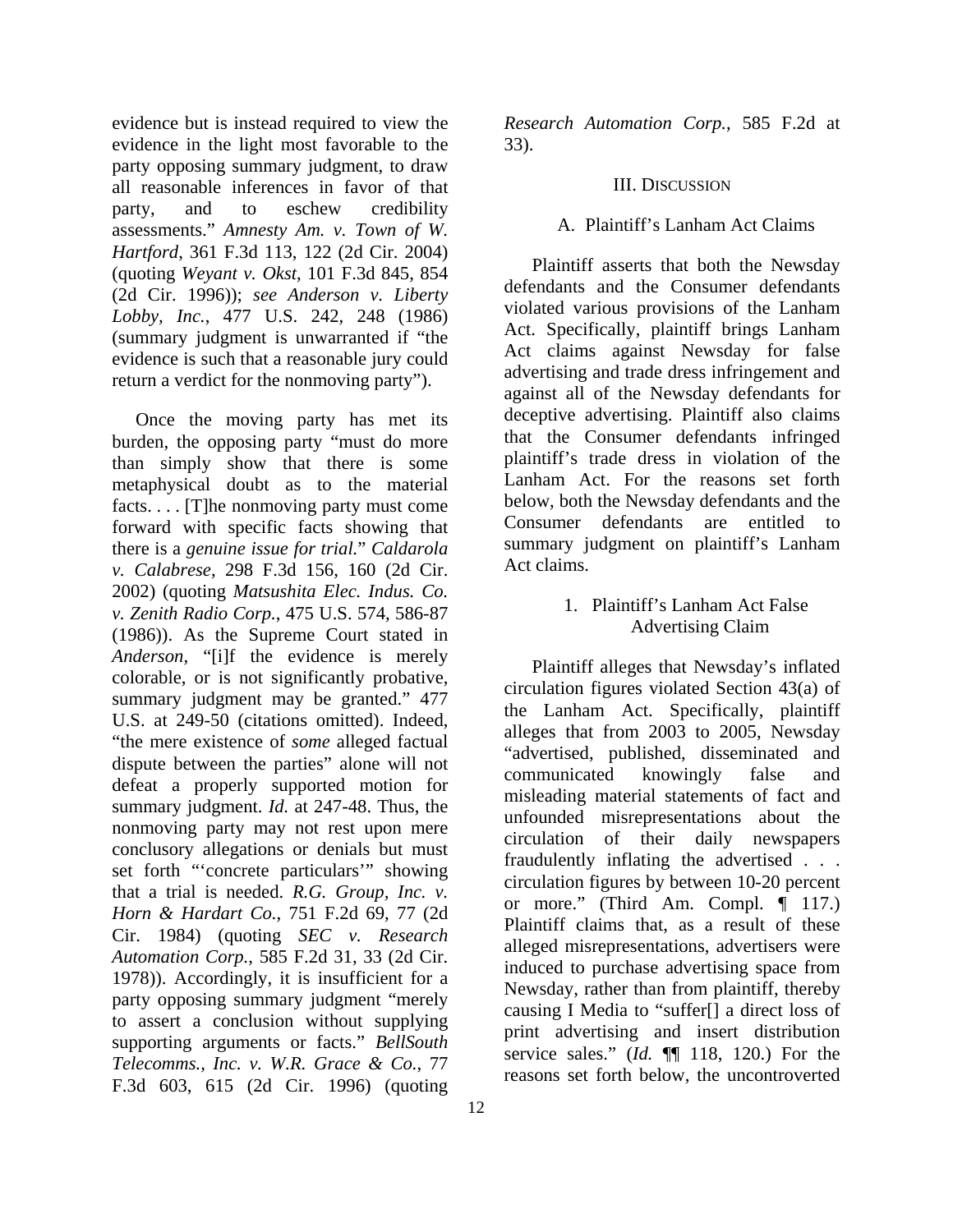evidence in the record demonstrates that plaintiff lacks standing to sue the Newsday defendants for false advertising under Section 43(a) of the Lanham Act. Accordingly, the Court grants summary judgment in favor of Newsday on plaintiff's Lanham Act false advertising claim.

### a. Applicable Law

Section 43(a) of the Lanham Act prohibits false representations in advertising concerning the qualities of goods and services. *Telecom Int'l Am., Ltd. v. AT&T Corp.*, 280 F.3d 175, 196-97 (2d Cir. 2001); 15 U.S.C. § 1125(a)(1)(B). To establish a false advertising claim under Section 43(a), "a plaintiff must prove the following elements: 1) the defendant has made a false or misleading statement; 2) the false or misleading statement has actually deceived or has the capacity to deceive a substantial portion of the intended audience; 3) the deception is material in that it is likely to influence purchasing decisions; 4) there is a likelihood of injury to plaintiff, such as declining sales or loss of goodwill; and 5) the goods traveled in interstate commerce." *Johnson & Johnson Vision Care, Inc. v. Ciba Vision Corp.*, 348 F. Supp. 2d 165, 177-78 (S.D.N.Y. 2004). A Lanham Act false advertising claim may be based on one of two theories: "that the challenged advertisement is literally false, *i.e.*, false on its face," or "that the advertisement, while not literally false, is nevertheless likely to mislead or confuse consumers." *Time Warner Cable, Inc. v. DIRECTV, Inc.*, 497 F.3d 144, 153 (2d Cir. 2007).

The Second Circuit generally uses a "reasonable interest" test to determine whether a plaintiff has standing to bring a Lanham Act false advertising claim. *See Famous Horse, Inc. v. 5th Ave. Photo Inc.*, 624 F.3d 106, 113 (2d Cir. 2010). "Under

this rubric, in order to establish standing under the Lanham Act, a plaintiff must demonstrate (1) a reasonable interest to be protected against the alleged false advertising and (2) a reasonable basis for believing that the interest is likely to be damaged by the alleged false advertising." *Id.* (citing *Ortho Pharm. Corp. v. Cosprophar, Inc.*, 32 F.3d 690, 694 (2d Cir.  $1994)$ ).<sup>13</sup> The "reasonable interest" prong includes "commercial interests, direct pecuniary interests, and even future potential for a commercial or competitive injury." *ITC Ltd. v. Punchgini, Inc.*, 482 F.3d 135, 169 (2d Cir. 2007). The "reasonable basis" prong "requires the plaintiff to show both likely injury and a causal nexus to the false advertising." *Id.* at 170 (citation and internal quotation marks omitted).

"[W]hile a plaintiff must show more than a 'subjective belief' that it will be damaged, it need not demonstrate that it is in direct competition with the defendant or that it has definitely lost sales because of the defendant's advertisements." *Ortho Pharm. Corp.*, 32 F.3d at 694. However, "[t]he likelihood of injury and causation will not be presumed, but must be demonstrated in some manner." *Id.* Moreover, a plaintiff must make "a 'more substantial showing' of injury and causation 'where the plaintiff's products are not obviously in competition with defendant's products."' *PDK Labs, Inc. v. Friedlander*, 103 F.3d 1105, 1111 (2d Cir.

<sup>&</sup>lt;sup>13</sup> The Court notes that the Second Circuit has applied a stronger categorical test for standing on at least one occasion – that "[t]o have standing for a Lanham Act false advertising claim, the plaintiff must be a competitor of the defendant and allege a competitive injury." *Telecom Int'l Am., Inc.*, 280 F.3d at 197 (alteration, citation, and quotation marks omitted). Because, for the reasons discussed *supra*, plaintiff fails to satisfy the more lenient "reasonable interest" test for standing, the Court need not address the more stringent *Telecom* test.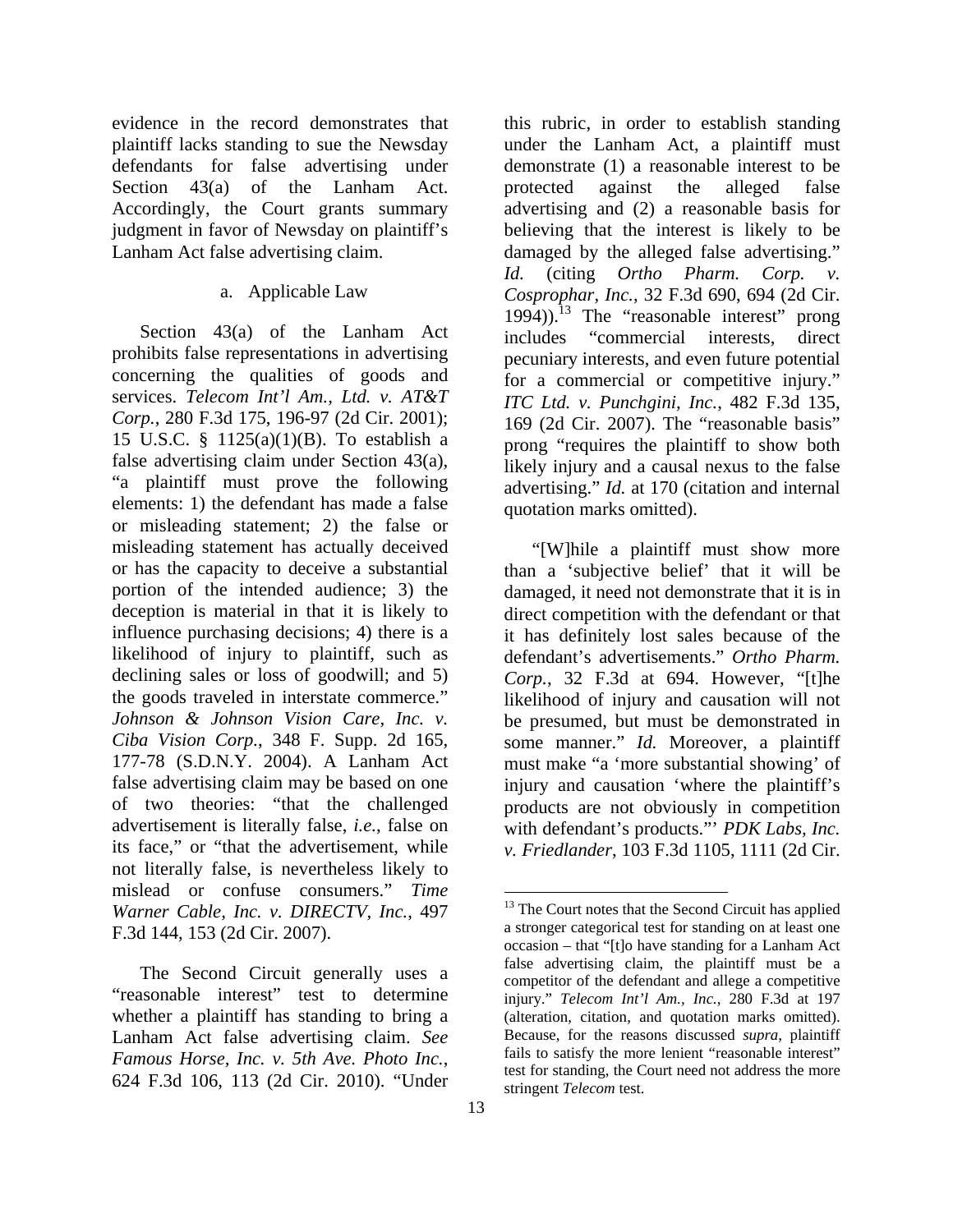1997) ("*PDK Labs II*") (quoting *Ortho Pharm. Corp.*, 32 F.3d at 694).

### b. Analysis

At the motion to dismiss stage of this case, Newsday moved to dismiss Contes's false advertising claim for the same reason that it now moves for summary judgment on that claim – that Conte lacks standing. Although the Court denied Newsday's motion to dismiss on this theory, given the uncontroverted evidence now in the record indicating that Conte in fact lacks standing to bring a Lanham Act false advertising claim, the Court grants summary judgment in Newsday's favor. *See, e.g.*, *PDK Labs, Inc. v. Friedlander*, No. 93 Civ. 7787 (RPP), 1995 U.S. Dist. LEXIS 10831 (S.D.N.Y. Aug. 3, 1995) ("*PDK Labs I*") (granting summary judgment, after denying defendant's motion to dismiss, for lack of standing under the Lanham Act because plaintiff failed to show that defendant's alleged false advertising about its dietary supplements was likely to cause injury to plaintiff's sales of his potential weight control product, for which he had yet to even seek FDA approval), *aff'd*, 103 F.3d 1105 (2d Cir. 1997).

As a preliminary matter, the Court notes that the fact that a false or misleading statement was made is undisputed. Newsday does not dispute that its circulation numbers for 2002 and 2003 were misstated. Newsday also does not dispute that those misleading, inflated circulation numbers were operating in the marketplace, unbeknownst to the public, until June 17, 2004, when Newsday publically reported that its circulation figures had been inflated (*see* Salzman Decl. Ex. W), and that the misleading, inflated circulation numbers were not fully corrected until September of 2004 (*see* Salzman Decl. Ex. DD (publically announcing revisions to

Newsday's circulation figures for 2003 and 2004 on September 10, 2004); *id.* Ex. EE (informing Newsday advertisers, on September 13, 2004, of revised circulation figures)). The issue on summary judgment is, therefore, whether Conte has standing to bring a Lanham Act false advertising claim against Newsday based on these inflated circulation figures. For the following reasons, it is clear that Conte does not.

#### i. Standing based on TV Time

The uncontroverted evidence shows that I Media's TV Time and Newsday's TV Picks were not in competition during the period when Newsday's inflated circulation figures were operative in the marketplace – that is, prior to June 17, 2004, when Newsday reported to the public that its circulation figures had been inflated – because Conte had not yet released TV Time to the public (*see* Defs.' 56.1 ¶ 4 (first issue of TV Time was circulated on November 26, 2004)). *See PDK Labs II*, 103 F.3d at 1112 ("Freidlander and PDK are not competitors for purposes of Lanham Act standing because Friedlander does not currently sell a retail weight loss product that competes with PDK's products."). Because Conte's TV Time product was "not obviously in competition with defendant's products" during the period when Newsday was misstating its circulation numbers, Conte must make "a more substantial showing of injury and causation" to prove that he has standing to bring a Lanham Act false advertising claim. *Id.* at 1111 (quoting *Ortho Pharm. Corp.*, 32 F.3d at 694) (internal quotation marks omitted); *see also ITC Ltd.*, 482 F.3d at 170 ("Where a plaintiff's products are not obviously in competition with the defendant's products, and the defendant's advertisements do not draw direct comparisons between the products, then a plaintiff must make a more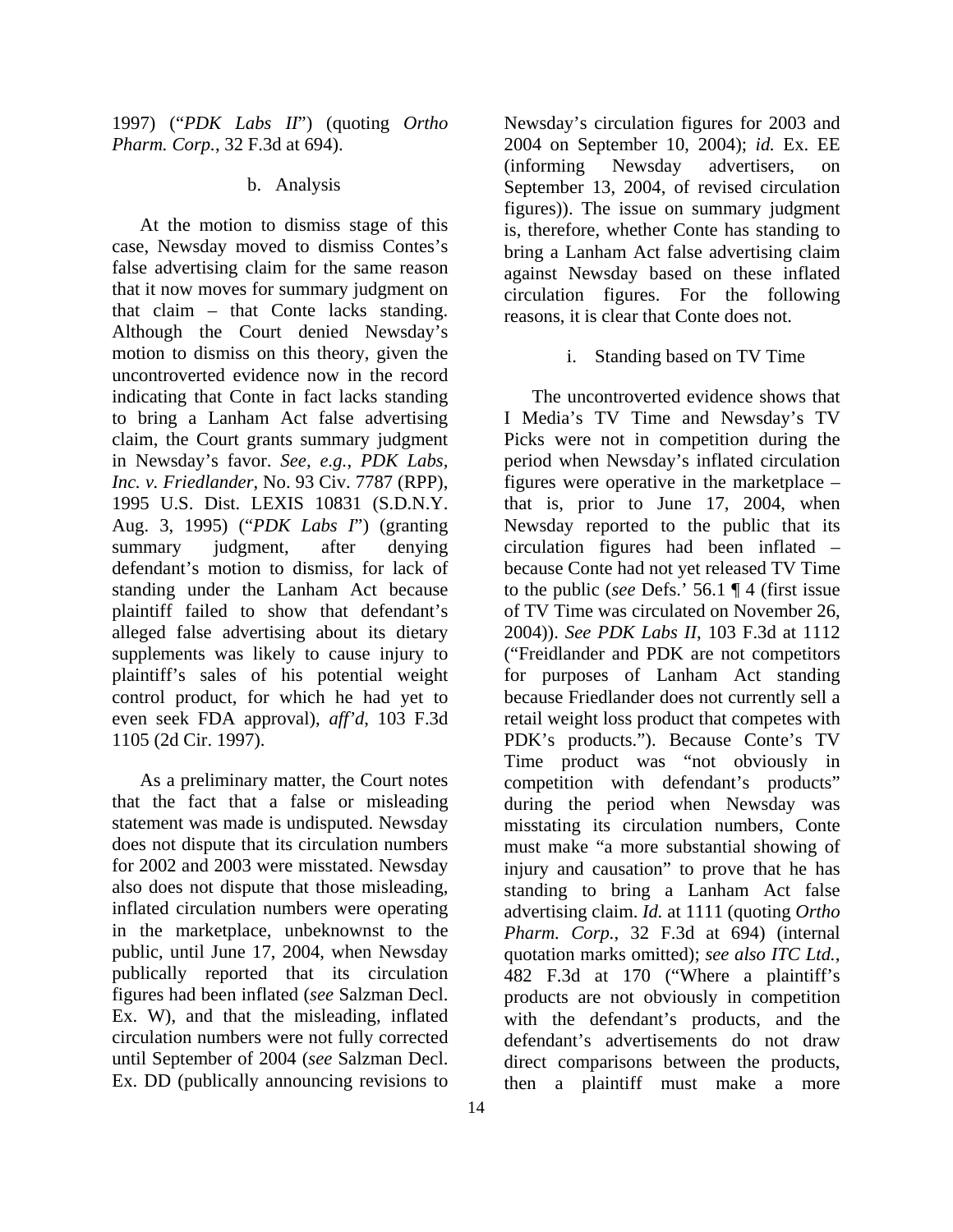substantial showing of injury and causation to satisfy the reasonable basis prong of the standing requirement." (citation and internal quotation marks omitted)).

Conte's stated injury relates to his advertising efforts – he claims that he engaged in substantial advertising sales efforts during the period when Newsday's misstated circulation figures were in effect, that he was a direct advertising competitor of Newsday during that time, and that Newsday's inflated numbers allowed it to set higher advertising rates and offer advertisers substantially reduced discounted rates, putting other competitors, such as I Media, at a disadvantage. (Pl.'s Newsday Opp'n ¶¶ 41-42.) In essence, Conte claims that Newsday's misstatements allowed it to attract potential advertisers away from I Media. However, "although a future potential for a commercial or competitive injury can establish standing," *PDK Labs II*, 103 F.3d at 1112 (citation and internal quotation marks omitted), the uncontroverted evidence shows that Newsday's circulation-related misstatements were made *before* Conte started to actively solicit advertisers for TV Time (*see* Defs.' 56.1 ¶ 57; *see also* Conte Dep. at 181-82, 218), and Conte cannot show that Newsday continued to misstate its circulation figures thereafter.<sup>14</sup> Accordingly, there is no evidence that Newsday's circulation-related misstatements caused Conte a competitive or commercial injury with respect to TV Time.

l

#### ii. Standing based on TV Week

In his opposition papers, Conte contends that he was in fact soliciting advertisers during the period when Newsday's misstated circulation figures were in effect, not for I Media's TV Time publication, but for I Media's TV Week publication. (Pl.'s Newsday Opp'n ¶ 41 (citing to, *inter alia*, rate cards, letters to potential advertisers, and billing statements for advertisements from this time period); *see also* Pl.'s 56.1 ¶ 57 (explaining that he spoke to a long list of potential advertisers about advertising in TV Week throughout 2003 and 2004).) Conte, therefore, claims that because he was a "direct advertising sales competitor of Newsday from March of 2003 to June 17, 2004" (*see* Pl.'s Newsday Opp'n ¶ 13), the period during which Newsday's misstated circulation numbers were in effect, he has standing to bring a Lanham Act false advertising claim. However, even if Conte's advertising activities related to TV Week made him a direct competitor of Newsday while its misstated circulation figures were in effect, his argument fails because there is no evidence of "the likelihood of injury and causation" that a plaintiff is required to demonstrate in order to satisfy the Lanham Act's standing requirements.

"While a plaintiff need not demonstrate that it has, in fact, 'lost sales because of the defendant's advertisements,' to establish standing, it must demonstrate 'the likelihood of injury and causation . . . in some manner.'" *ITC Ltd.*, 482 F.3d at 171 (quoting *Ortho Pharm. Corp.*, 32 F.3d at 694); *see also PDK Labs II*, 103 F.3d at 1112 ("A plaintiff must submit specific evidence that the defendant's advertising causes direct harm to the product in which the plaintiff claims a pecuniary interest."). Conte has failed to establish a reasonable basis for competitive injury, as he has

 $14$  Quite to the contrary, the uncontroverted evidence shows that once plaintiff learned about Newsday's misstated circulation numbers, he attempted to use that fact to his advantage. (*See* Conte Dep. at 268 (explaining that, in regards to Newsday's misstated circulation numbers, he "tried . . . to capitalize on that misrepresentation").)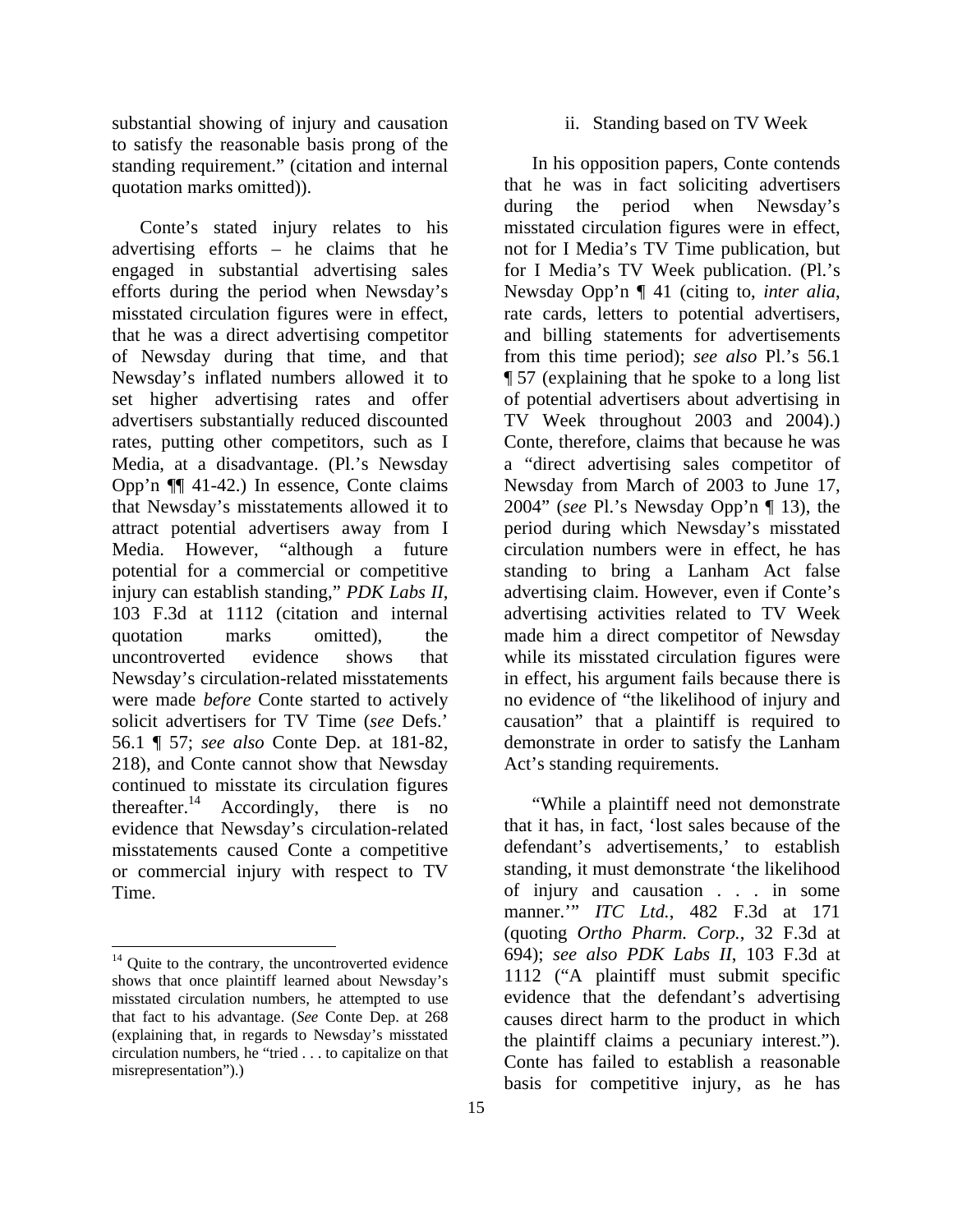provided no evidence that I Media would have experienced an increase in advertising sales for its TV Week publication had Newsday not misstated its circulation figures. *See Enzymotec Ltd. v. NBTY, Inc.*, 754 F. Supp. 2d 527, 546 (E.D.N.Y. 2010) (finding that "[a]bsent any affidavit or evidence beyond [plaintiff's] assertions," there is no indication that retail clients purchased from defendant and, had they been aware of the truth, would have increased their purchases from plaintiff); *see also PDK Labs II*, 103 F.3d at 1113 ("Friedlander submitted no specific evidence that PDK's products harm his efforts to solicit investments and collect royalties under his patent. Friedlander's evidence of alleged lost investors is scanty at best."); *Ortho Pharm. Corp.*, 32 F.3d at 697 (affirming district court's dismissal of Lanham Act claim for lack of standing when plaintiff failed to show that, as a result of defendant's conduct, plaintiff will lose customers "[b]ecause consumer behavior is unpredictable, and because of the general rule in our Circuit against making presumptions of injury and causation favorable to the plaintiff"); *Johnson & Johnson v. Carter-Wallace, Inc.*, 631 F.2d 186, 189 (2d Cir. 1980) ("[S]omething more than a plaintiff's mere subjective belief that he is injured or likely to be damaged is required before he will be entitled even to injunctive relief."). Conte has also failed to establish a reasonable basis for causation, as his reasoning "depends on multiple levels of speculation" – that (1) the inflated numbers allowed Newsday to set and publish substantially higher advertising rates; (2) that those higher advertising rates allowed Newsday to offer advertising customers discounted rates in return for signing long term advertising agreements; (3) that Newsday in fact offered long-term exclusive agreements to advertisers; and (4)

that advertisers signed those agreements, thereby preventing them from advertising with I Media – "and its conclusion is too attenuated . . . to demonstrate a real 'likelihood of injury and causation' sufficient to confer standing to sue for false advertising." *See ITC Ltd.*, 482 F.3d at 171. For these reasons, Conte has no standing to bring a false advertising claim even if his claim is premised on the alleged detraction of potential advertisers from TV Week.

In sum, the uncontroverted evidence shows that Conte does not have standing to bring a Lanham Act false advertising claim against Newsday based either on TV Time or TV Week.<sup>15</sup> Accordingly, summary judgment on this claim is granted in Newsday's favor.

> 2. Plaintiff's Lanham Act Deceptive Advertising Claim

Conte also brings a Lanham Act claim against the Newsday defendants for deceptive advertising. He alleges that the Newsday defendants and the Route distributor defendants "repeatedly disseminat[ed] and communicat[ed] verbally by telephone and in face to face conversations false material statements pertaining to the plaintiff's business I Media . . . includ[ing] false, disparaging and misleading statements and unfounded misrepresentations about the business, good will, and reputation of I Media and the products and publications distributed by it." (Third Am. Compl. ¶ 135.) According to Conte, these allegedly false statements "had a tendency to deceive and actually deceived a substantial number of I Media's and TV Time's actual and potential route distributors, vendors, advertisers and readers

l <sup>15</sup> Because plaintiff lacks standing, the Court need not address the merits of his false advertising claim.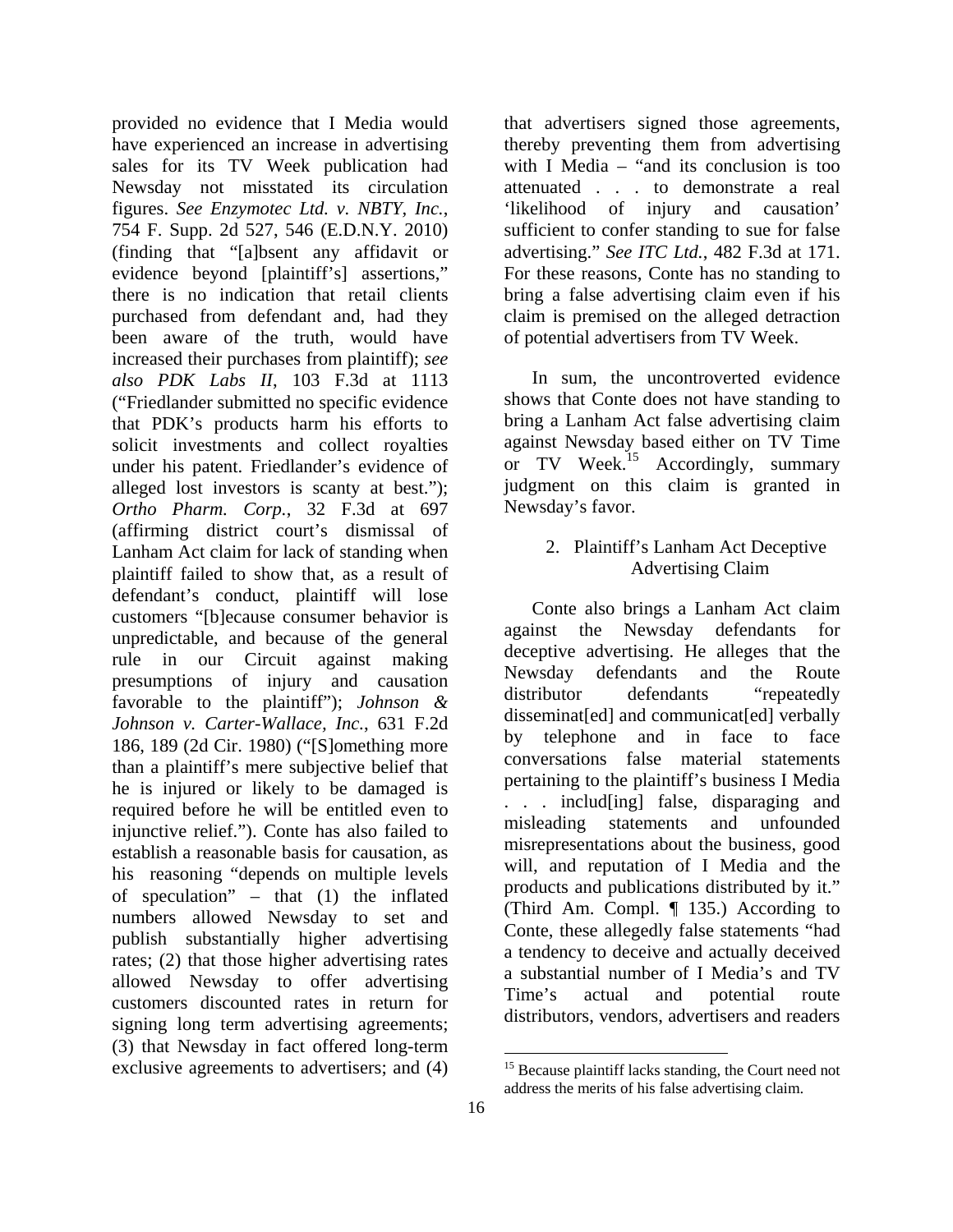. . . influenc[ing] [their] investments and purchasing decisions." (*Id.* ¶ 136.) The Newsday defendants move for summary judgment on this claim, contending that (1) the only allegedly false statements made by Newsday defendants about Conte or his business were contained within the Newsday articles that the Court already held cannot give rise to a Lanham Act deceptive advertising claim, and (2) there is no other evidence in the record tending to show that any of the Newsday defendants misrepresented Conte's goods as part of a commercial campaign, as is required under the Lanham Act. For the following reasons, the Court agrees with the Newsday defendants and, thus, grants summary judgment on this claim in their favor.

Section 43(a) of the Lanham Act provides:

any person who . . . in commercial advertising or promotion, misrepresents the nature, characteristics, qualities, or geographic origin of his or her or another person's goods, services, or commercial activities, shall be liable in a civil action by any person who believes that he or she is likely to be damaged by such act.

15 U.S.C. § 1125(a). Critical to this section is the fact that the misrepresentation must occur in "commercial advertising or promotion" to be actionable. As the Second Circuit has explained, "the touchstone of whether a defendant's actions may be considered 'commercial advertising or promotion' under the Lanham Act is that the contested representations are part of an organized campaign to penetrate the relevant market." *Fashion Boutique of Short Hills, Inc. v. Fendi USA, Inc.*, 314 F.3d 48, 57 (2d Cir. 2002). Accordingly, "[p]roof of

widespread dissemination within the relevant industry is a normal concomitant of meeting this requirement." *Id.* (explaining that "businesses harmed by isolated disparaging statements do not have redress under the Lanham Act"). In evaluating whether a party's statements were "part of an organized campaign to penetrate the relevant market," the Second Circuit has considered the following factors: (1) the number of alleged statements; (2) to whom the statements were made; (3) where the statements were made; and (4) the size of the relevant market. *Id.* at 58.

As a preliminary matter, the Court reiterates that, as previously stated in its September 30, 2008 Memorandum and Order, Harrington's Newsday articles cannot give rise to a Lanham Act deceptive advertising claim. *See Gmurzynska v. Hutton*, 355 F.3d 206, 210-11 (2d Cir. 2004) (holding that articles published by a journalist are "not commercial advertising, commercial promotion, or commercial speech. Rather, it is speech that is traditionally granted full protection under the First Amendment"); *cf. Gordon & Breach Sci. Publishers S.A. v. Am. Inst. of Physics*, 859 F. Supp. 1521, 1533 (S.D.N.Y. 1994) ("Congress, in extending the Lanham Act to product disparagement, made clear that this extension should not be interpreted so as to infringe on free speech protected by the First Amendment."). Thus, to the extent Conte's deceptive advertising claim against the Newsday defendants is premised on allegedly false statements made in the Newsday articles, his claim fails.

Accordingly, to survive summary judgment, Conte must produce sufficient evidence for a reasonable jury to conclude that the Newsday defendants made other allegedly false statements (outside of the published Newsday articles) as part of an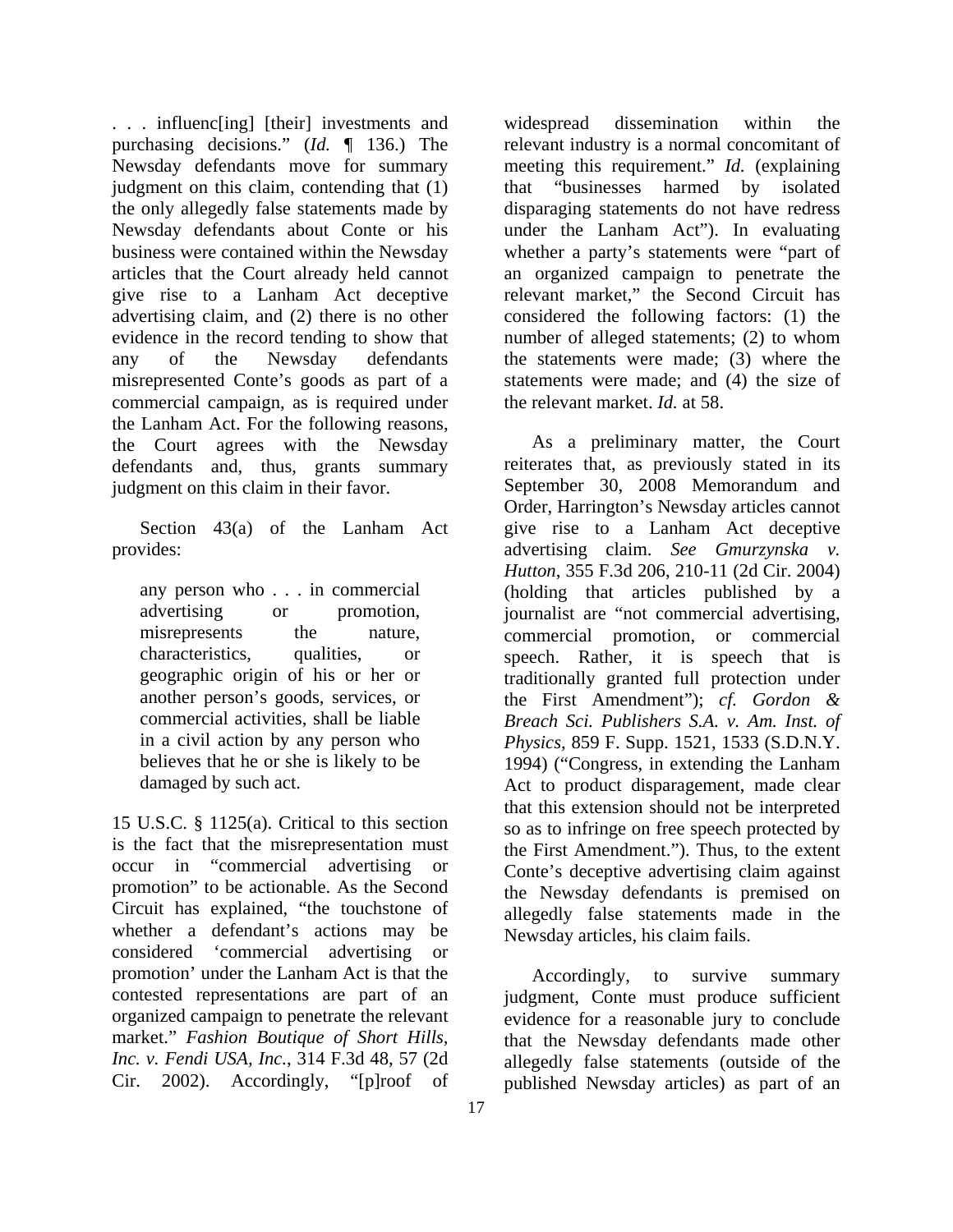organized campaign to penetrate the market. Applying the factors used by the Second Circuit to determine whether a party's statements were part of an organized campaign to penetrate the relevant market, it is clear that Conte has failed to do so.

First, Conte has failed to even identify any concrete, allegedly deceptive statements made by the Newsday defendants about his product or his commercial activities (other than those contained in the published articles which, as discussed above, cannot give rise to liability under the Lanham Act). In his opposition papers, Conte claims that Newsday is liable for false criminal accusations that were made by some of his route distributors about him and his Company because those route distributors were Newsday employee/agents. (Pl.'s Newsday Opp'n ¶ 33.) In essence, Conte claims that some of his route distributors were Newsday employee/agents, that those route distributors made false criminal accusations about Conte and his Company, and that Newsday is "liable as principal for the falsities disseminated by [those] agents." (*Id.*) Putting aside the issue of whether Newsday can be held liable for the statements made by Conte's route distributors under Conte's agency theory of liability, Conte's allegation that the route distributors disseminated falsities about him is simply conclusory and unsupported by any evidence in the record.

Conte's argument is premised on an email Harrington wrote to one of his editors. The email contains the following:

Got a call from a Newsday agent. He and around 25 other agents are in contact with the Nassau DA's office after the owner of a TV guide-type magazine they began distributing (not Newsday), from a Mellville

company called Imedia, has stopped providing them with paper and the owner apparently has fled . . . They believe the operation is a Ponzi scheme. . . . Agents have planned a meeting for next week to discuss what steps to take, but many worry their investments are lost.

(Pl.'s Newsday Opp'n Ex. W, June 14, 2005 email.) Conte claims, based solely on this email, that "[c]learly a number of Newsday employee/agents were making false and deceptive criminal accusations concerning I Media and the plaintiff Anthony Conte as early as June of 2005 . . . ." (Pl.'s Newsday Opp'n ¶ 33.) However, quite to the contrary, it is far from clear, at least from this email alone, that the route distributors disseminated any deceptive statements about Conte or his business actionable under the Lanham Act. This email merely shows, if anything, that "agents" were meeting with the Nassau DA's office, but does not indicate what, if any, false accusations about Conte or his business were made. Moreover, even if the "agents" conveyed their belief that Conte's operation was a "Ponzi scheme" to the DA's office, "[s]ubjective claims or opinions are not actionable [under Section  $43(a)$ ] because they are not statements of fact that can be proven true or false." *Prof'l Sound Servs. v. Guzzi*, 349 F. Supp. 2d 722, 728 (S.D.N.Y. 2004) (citing *Groden v. Random House, Inc.*, 61 F.3d 1045, 1051 (2d Cir. 1995)). Conte has, therefore, failed to show that any deceptive statements actionable under the Lanham Act were made about him or his Company.

Second, even assuming *arguendo* that there were evidence in the record to support Conte's allegation that Newsday employee/agents made deceptive statements about him or his Company, no rational juror could conclude that such deceptive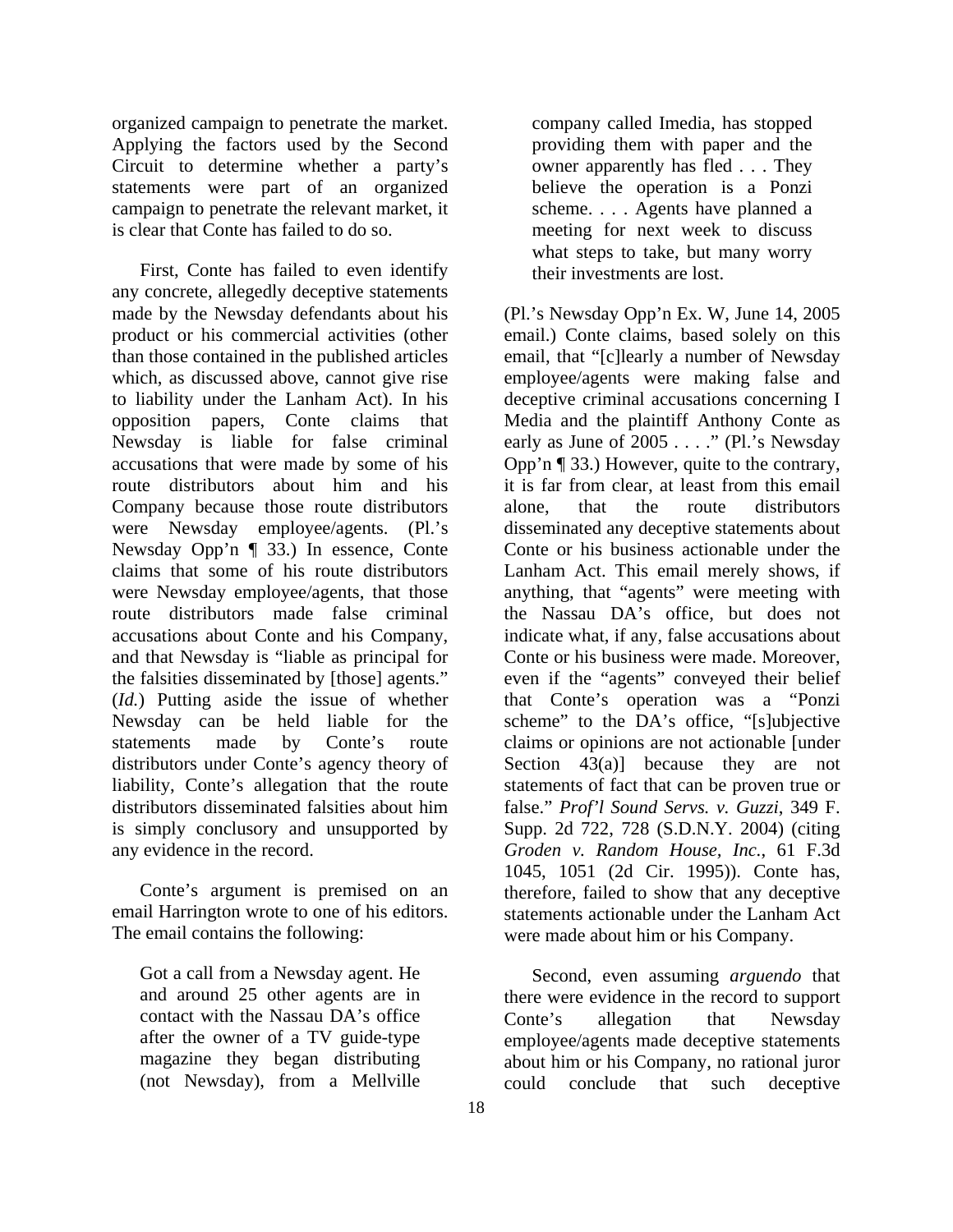statements were made as part of an "organized campaign to penetrate the relevant market." *Fashion Boutique of Short Hills, Inc.*, 314 F.3d at 57. Conte claims that, "[i]n terms of how widespread these false and deceptive statements made by these Newsday agents were, 50 route distributors who were told these false and deceptive criminal accusation [sic] represented two thirds of the total number of I Media route distributors at the time." (Pl.'s Newsday Opp'n ¶ 33.) However, Conte misstates the relevant market for purposes of the Lanham Act analysis. The relevant market is not I Media's route distributors at the time, but rather all route distributors at the time (I Media's current *and* potential route distributors). The actual, relevant market is therefore much larger than the one Conte describes, meaning that the proportion of the market that allegedly received the deceptive statements, assuming any such statements were made, was much smaller than Conte suggests. Moreover, for the same reasons that Conte has failed to prove that any deceptive statements were made, he has failed to show that the amount of any such statements disseminated was numerous.

Given the lack of evidence regarding the alleged deceptive statements made and their number, as well as the size of the relevant market, no rational juror could conclude that there was widespread dissemination by the Newsday defendants of any disparaging statements about plaintiff or his business. *See, e.g.*, *Fashion Boutique of Short Hills, Inc.*, 314 F.3d at 58 (deeming twenty-seven oral statements made regarding plaintiff's products in a marketplace of thousands of customers insufficient to satisfy requirement that representations be disseminated widely); *Sports Unlimited, Inc. v. Lankford Enters., Inc.*, 275 F.3d 996, 1004-05 (10th Cir. 2002) (finding evidence of dissemination of information to two

customers, where plaintiff made up to 150 bids per year, insufficient to constitute "commercial advertising or promotion"); *Cartier, Inc. v. Four Star Jewelry Creations, Inc.*, 348 F. Supp. 2d 217, 250 (S.D.N.Y. 2004) (holding that in making false representations to investigators about plaintiffs, defendants were not engaging in widespread dissemination or an organized campaign under the Lanham Act); *cf. Seven-Up Co. v. Coca-Cola Co.*, 86 F.3d 1379, 1384 (5th Cir. 1996) (finding evidence of dissemination sufficient where statements were made to eleven out of seventy-four potential customers). Accordingly, the uncontroverted evidence shows that, even assuming *arguendo* there is merit to Conte's allegation that deceptive statements actionable under the Lanham Act were made about him or his Company, any such statements cannot be considered "commercial advertising or promotion" under the Lanham Act and, as such, Conte's deceptive advertising claim does not survive summary judgment.<sup>16</sup>

### 3. Plaintiff's Lanham Act Trade Dress Infringement Claim

Conte's final Lanham Act claim, alleged against both Newsday and the Consumer defendants, is for "reverse palming off." As set forth below, this claim cannot survive summary judgment.

 "Reverse palming off" under the Lanham Act occurs when "A sells B's

<sup>&</sup>lt;sup>16</sup> Because no rational juror could conclude that any deceptive statements made about plaintiff or his Company were disseminated as part of an "organized campaign to penetrate the relevant market," *Fashion Boutique of Short Hills, Inc.*, 314 F.3d at 57, the Court need not reach the question of whether the Newsday defendants could in fact be held liable for the acts of their alleged employee/agents – the route distributors who also worked for plaintiff.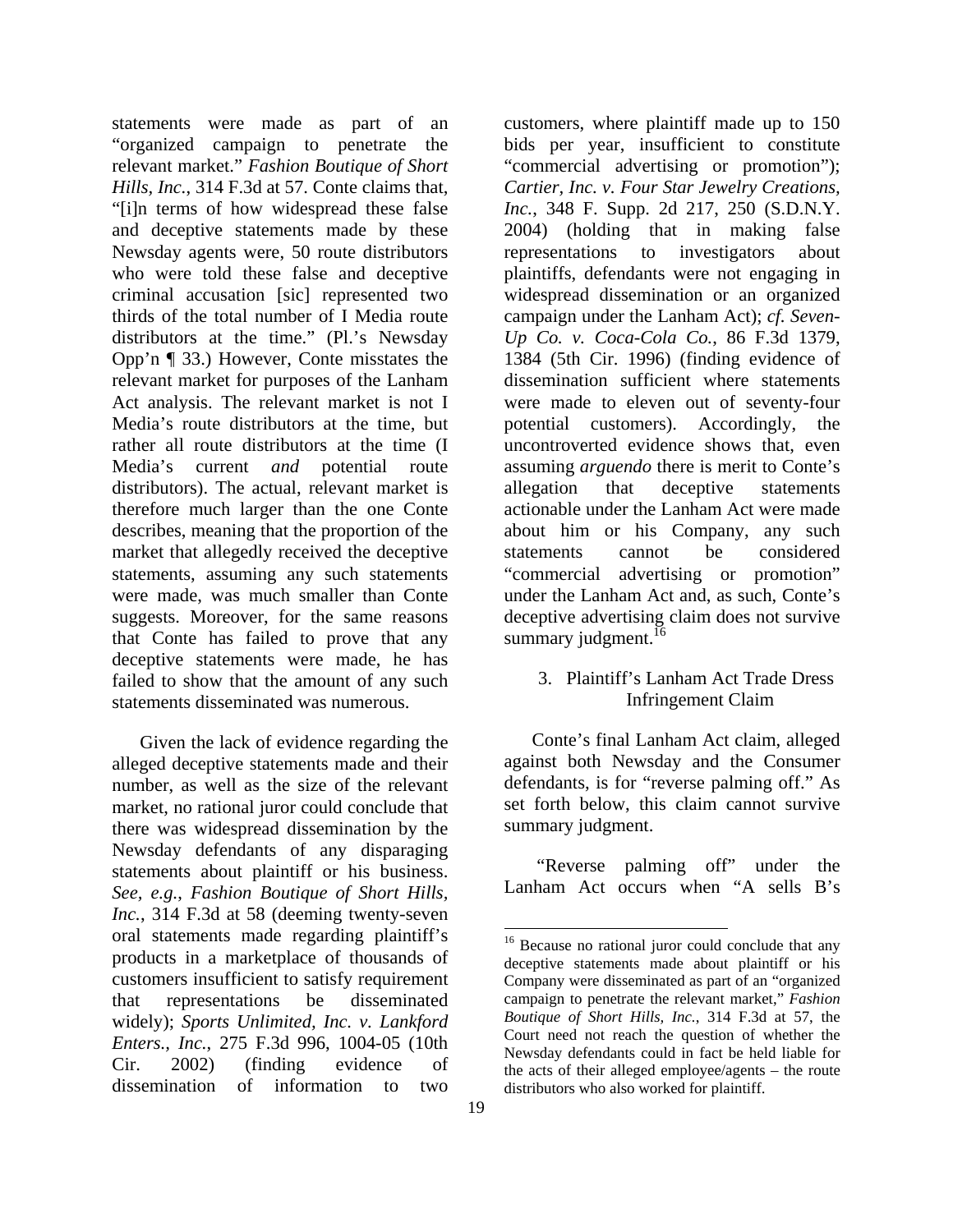product under A's name." *Societe des Hotels Meridien v. LaSalle Hotel Operating P'ship, L.P.*, 380 F.3d 126, 131(2d Cir. 2004) (quoting *Waldman Publ'g Corp. v. Landoll, Inc.*, 43 F.3d 775, 780 (2d Cir. 1994)) (internal quotation marks omitted). To succeed on a claim for "reverse palming off," a plaintiff must prove "(1) that the work at issue originated with the plaintiff; (2) that origin of the work was falsely designated by the defendant; (3) that the false designation of origin was likely to cause consumer confusion; and (4) that the plaintiff was harmed by the defendant's false designation of origin." *Lipton v. Nature Co.*, 71 F.3d 464, 473 (2d Cir. 1995).

Here, Conte claims that the Consumer defendants "directed and agreed with Newsday to copy the distinctive style and trade dress of the plaintiff's publication TV Time Magazine" for Newsday's TV Picks publication, "thus creating the false impression and confusion among readers and advertisers that TV Time Magazine was a Newsday product and that I Media and TV Time were associated or in fact part of Newsday." (Third Am. Compl. ¶ 125.) However, Conte's "reverse palming off" claim must fail because he cannot prove a primary and essential element of his trade dress infringement claim – namely, that his product's trade dress is protectable under the Lanham Act.<sup>17</sup>

l

To prevail on a trade dress infringement claim under Section 43(a), a plaintiff must demonstrate that (1) the trade dress is distinctive as to the source of the good, and (2) purchasers are likely to confuse the imitating goods with the originals. *Cartier, Inc. v. Sardell Jewelry, Inc.*, 294 F. App'x 615, 617-19 (2d Cir. 2008). Thus, a plaintiff alleging trade dress infringement must first prove that his trade dress is distinctive enough to hold federal protection. Trade dresses classified as either "suggestive" or "arbitrary or fanciful" are considered to be inherently distinctive, and therefore always satisfy this first prong of an infringement claim. *Jeffrey Milstein, Inc. v. Greger, Lawlor, Roth, Inc.*, 58 F.3d 27, 31-32 (2d Cir. 1995). If a trade dress is "descriptive," however, a plaintiff must show that it has acquired a secondary meaning to receive protection. *Id.* at 32. Finally, "[g]eneric dresses – those that refer to the genus of which the particular product is a species – are never protectable." *Id.* (citation and internal quotation marks omitted).

Both Newsday and the Consumer defendants argue that Conte's trade dress is not distinctive and the Court agrees. Conte alleges that his trade dress consists of the following: (1) a "gloss paper cover,"  $(2)$ "fonts and font sizes . . . in the title header," and (3) the "design, shape, lettering font and font sizes, and tri-color three part layout and appearance of the . . . advertising footer." (Third Am. Compl. ¶ 126.) In cases like this one, where there are multiple elements of a product's trade dress, "it is the combination of elements that should be the focus of the distinctiveness inquiry." *Jeffrey Milstein, Inc.*, 58 F.3d at 32 ("Thus, if the overall dress is arbitrary, fanciful, or suggestive, it is distinctive despite its incorporation of generic elements."). "Nonetheless, the fact that a trade dress is composed exclusively of commonly used or functional elements

 $17$  Section 43(a) of the Lanham Act not only protects a product's trademark, but also extends protection to a product's "trade dress." The Second Circuit has defined "trade dress" as "the total image of a good as defined by its overall composition and design, including size, shape, color, texture, and graphics." *Coach Leatherware Co. v. AnnTaylor, Inc.*, 933 F.2d 162, 168 (2d Cir. 1991). Here, plaintiff's claim is predicated on the alleged "reverse palming off" of his product's trade dress.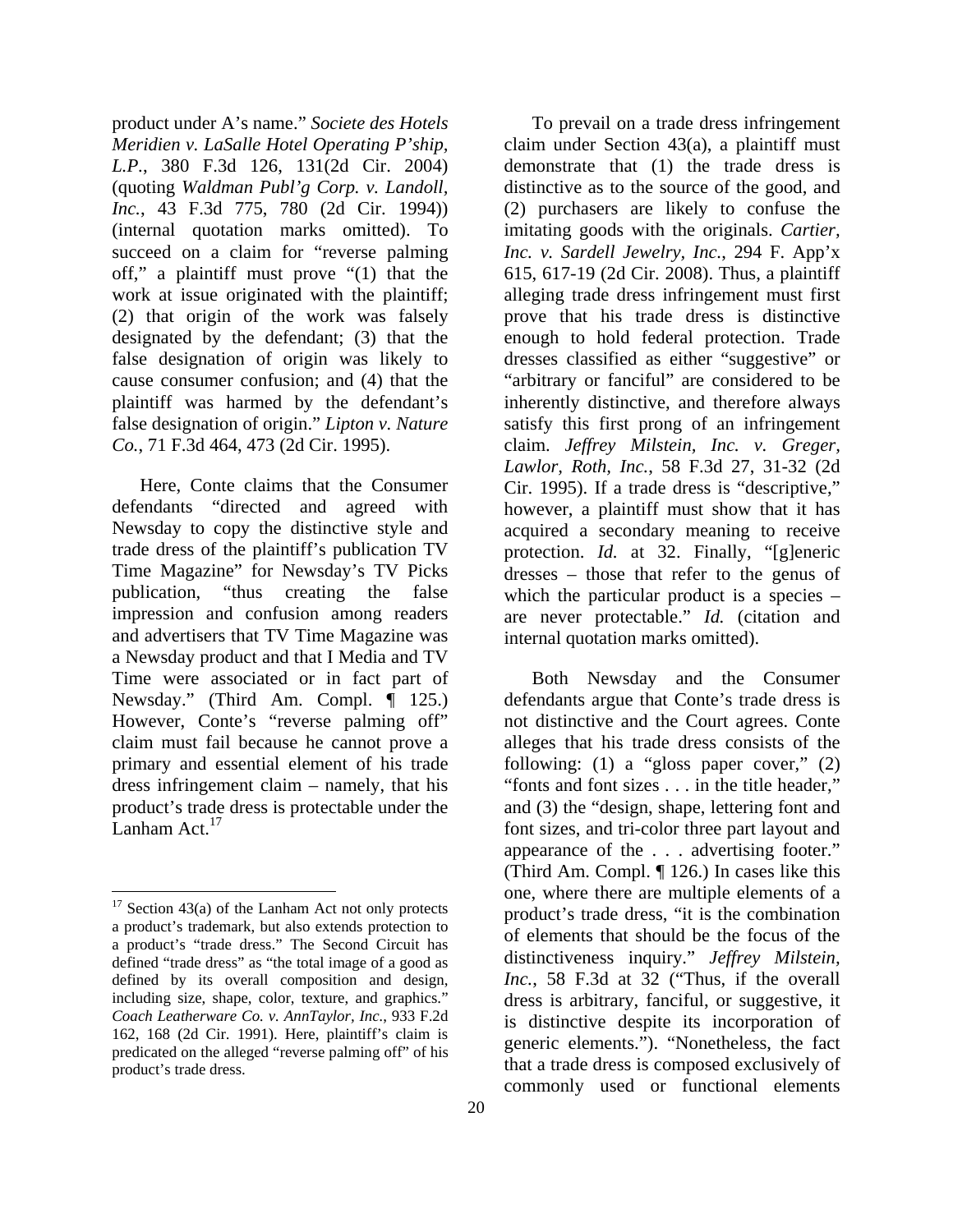might suggest that the dress should be regarded as unprotectable or 'generic,' to avoid tying up a product or marketing idea." *Id.* The Court, therefore, first analyzes each of the elements that form Conte's overall TV Time trade dress.

The first element of Conte's trade dress, the "glossy paper cover," is not unique, as glossy paper covers are common in the magazine industry. (*See, e.g.*, Defs.' 56.1 ¶ 68 (explaining that the New York Times and the Daily News distributed televisionrelated publications with glossy covers at the time plaintiff began to circulate his publication).) Second, the fonts (Arial Black, Arial Bold MS, Helvetica Bold, Impact, and Times New Roman (*see*  Salzman Decl. Ex. I, Pl.'s Resp. to Interrogs., at 6)) and font sizes in the header are not unique. The fonts "are not unique because . . . [they] are available 'off the shelf," and plaintiff has not produced any evidence to dispute that fact. *Sports Traveler v. Advance Magazine Publishers, Inc.*, 25 F. Supp. 2d 154, 162 (S.D.N.Y. 1998). The font sizes are not unique because using a large, easily visible typeface is almost unavoidable for magazines. *See Chelo Publ'g v. Focus Publ'g*, 94 Civ. 0123 (CSH), 1994 U.S. Dist. LEXIS 10257, at \*7- 8 (S.D.N.Y. July 28, 2004). Conte's third enumerated feature of his trade dress, his advertising footer, is similarly not protectable. The advertising footer is functional, and therefore not protectable, because it "affects the cost or quality" of the product, that is, "exclusive use of the feature would put competitors at a significant nonreputation-related disadvantage." *Knitwaves, Inc. v. Lollytogs Ltd.*, 71 F.3d 996, 1006 (2d Cir. 1995). In sum, Conte's trade dress is comprised of commonly used, non-unique, and functional elements.

Conte argues "it is not the individual attributes of any of the items contained in the cover of the plaintiff's magazine but the combined look of these items that make it distinctive." (Pl.'s Newsday Opp'n ¶ 46.) Although trade dress may in fact protect the overall look of a product, in this case, nothing in the record indicates what unique combination of otherwise commonly used and/or functional features makes Conte's trade dress inherently distinctive, *i.e.*, "likely to be perceived by customers as bearing the stamp of their maker." *Landscape Forms, Inc. v. Columbia Cascade Co.*, 113 F.3d 373, 381-82 (2d Cir. 1997) (explaining that laudatory, non-exact descriptions fail to indicate what unique combination of elements makes a trade dress inherently distinctive, for "[i]f the law protected style at such a level of abstraction, Braque might have prevented Picasso from selling cubist paintings in the United States"). Indeed, Conte's papers are laden with conclusory allegations that Newsday and the Consumer defendants copied and plagiarized his trade dress, but he has failed to show that the elements of his trade dress, as combined, make up a "distinct and arbitrary total visual image to consumers." *Best Cellars, Inc. v. Wine Made Simple, Inc.*, 320 F. Supp. 2d 60, 71 (S.D.N.Y. 2003); *see also Landscape Forms, Inc.*, 113 F.3d at 381 ("[F]ocus on the overall look of a product does not permit a plaintiff to dispense with . . . a precise expression of the character and scope of the claimed dress . . . ."); *Medisim Ltd. v. BestMed LLC*, 10 Civ. 2463 (SAS), 2012 U.S. Dist. LEXIS 169042, at \*40 (S.D.N.Y. Nov. 28, 2012) (explaining that "the fundamental test of distinctiveness is whether a trade dress serves to identify its particular source" and finding that plaintiff's "packaging does not identify [plaintiff] as the source" of the product).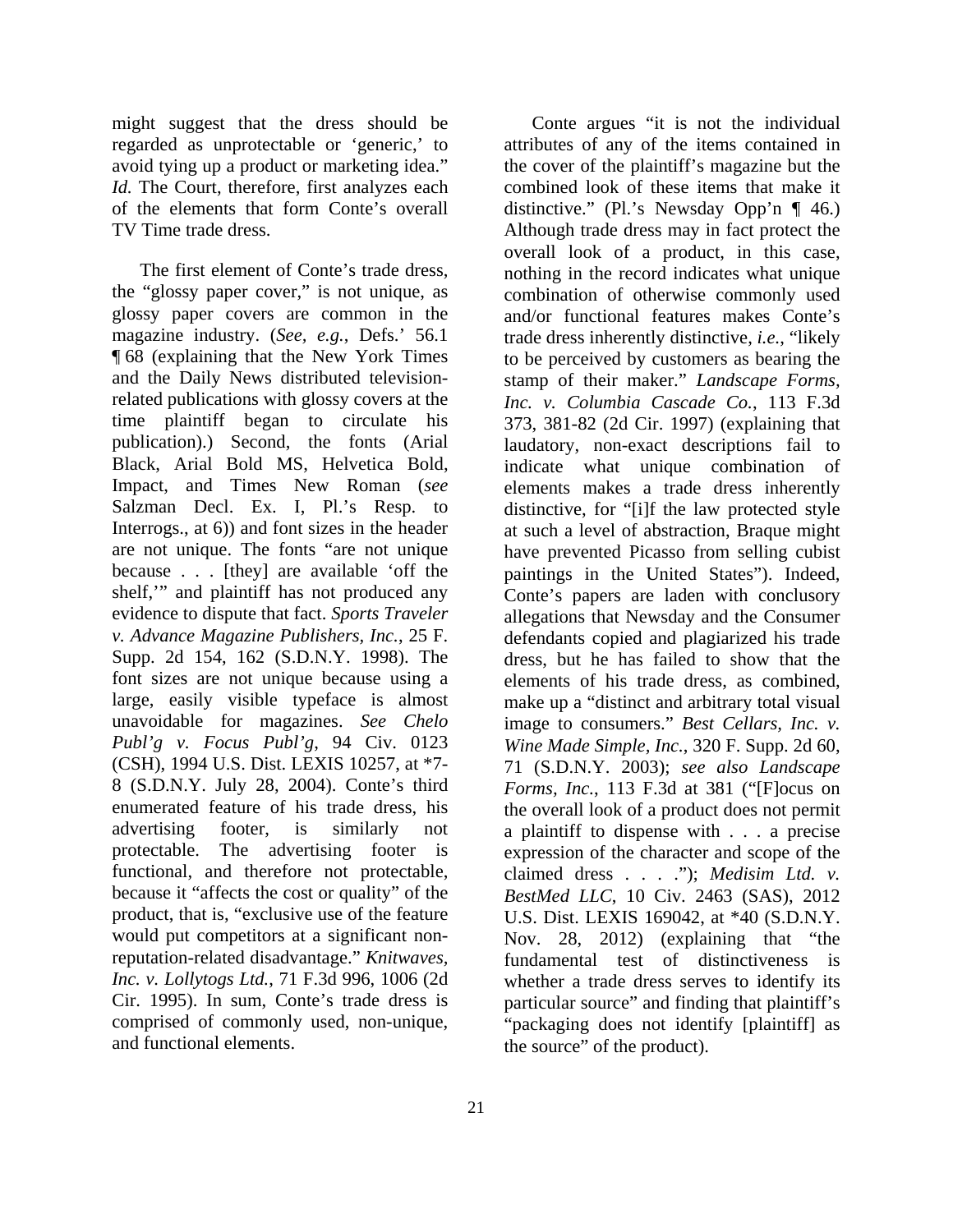Moreover, the Second Circuit has explained that the "level of generality at which a trade dress is described, as well as the fact that a similar trade dress is already being used by manufacturers of other kinds of products, may indicate that that dress is no more than a concept or idea." *Jeffrey Milstein, Inc.*, 58 F.3d at 33. In this case, Conte is effectively seeking protection for an unprotectable idea or concept – a glossy cover of an ad-supported magazine. *See id.* (finding plaintiff's trade dress to be unprotectable because plaintiff was "effectively seeking protection for an idea or concept – die-cut photographic greeting cards"). A trade dress described as consisting solely of glossy covers of adsupported magazines would "simply 'refer to the genus of which the particular product is a species,"' and therefore cannot be protected under the Lanham Act. *Id.* (quoting *Two Pesos v. Taco Cabana*, 505 U.S. 763, 768 (1992)). That Conte seeks trade dress protection only in the television magazine industry does not alter the calculus. *Id.* ("Just as the first company to depict a heart and an arrow on Valentine's cards . . . could not seek protection for [that] design[] because [it is a] concept[], defined abstractly, so [plaintiff] cannot obtain protection for its general idea of creating cards out of die-cut photographs."); *see also Landscape Forms, Inc.*, 113 F.3d at 379 ("[T]he Lanham Act must be construed in the light of a strong federal policy in favor of vigorously competitive markets.") Thus, because plaintiff's trade dress is composed exclusively of commonly used, non-unique, and functional elements, and because plaintiff's trade dress is effectively an unprotectable idea or concept, it can be considered "generic" and, therefore, not protectable under federal law.

Because the features of Conte's trade dress for which he "seeks protection can be

considered 'generic,' even a showing of secondary meaning could not make that dress 'distinctive."' *Jeffrey Milstein, Inc.*, 58 F.3d at 34. However, in an abundance of caution, the court has considered the secondary meaning issue. "The trade dress of a product attains secondary meaning when the purchasing public 'associates' its design with a single producer or source rather than simply with the product itself." *Coach Leatherware Co.*, 933 F.2d at 168. A plaintiff need not establish that all consumers relate the product to its producer, but that a "substantial segment of the relevant consumer group makes this connection." *Id.* "Proof of secondary meaning entails vigorous evidentiary requirements," and a plaintiff bears a heavy burden to prove that its trade dress has acquired secondary meaning. *Thompson Med. Co., Inc. v. Pfizer Inc.*, 753 F.2d 208, 217 (2d Cir. 1985) (citation and internal quotation marks omitted). Six factors are considered in determining whether a plaintiff's trade dress has acquired secondary meaning: "(1) advertising expenditures, (2) consumer studies linking the mark to a source, (3) unsolicited media coverage of the product, (4) sales success, (5) attempts to plagiarize the mark, and (6) length and exclusivity of the mark's use."' *Mana Prods., Inc. v. Columbia Cosmetics Mfg., Inc.*, 65 F.3d 1063, 1071 (2d Cir. 1995) (quoting *Centaur Commc'ns, Ltd. v. A/S/M Commc'ns, Inc.*, 830 F.2d 1217, 1222 (2d Cir. 1987)).

Here, Conte fails to advance evidence sufficient to create a genuine issue of material fact with respect to any of the six factors. There is no evidence of advertising expenditures (there is no indication that he advertised TV Time on the radio or television and he has produced no evidence of any print advertising expenditures), consumer studies (*see* Defs.' 56.1 ¶ 79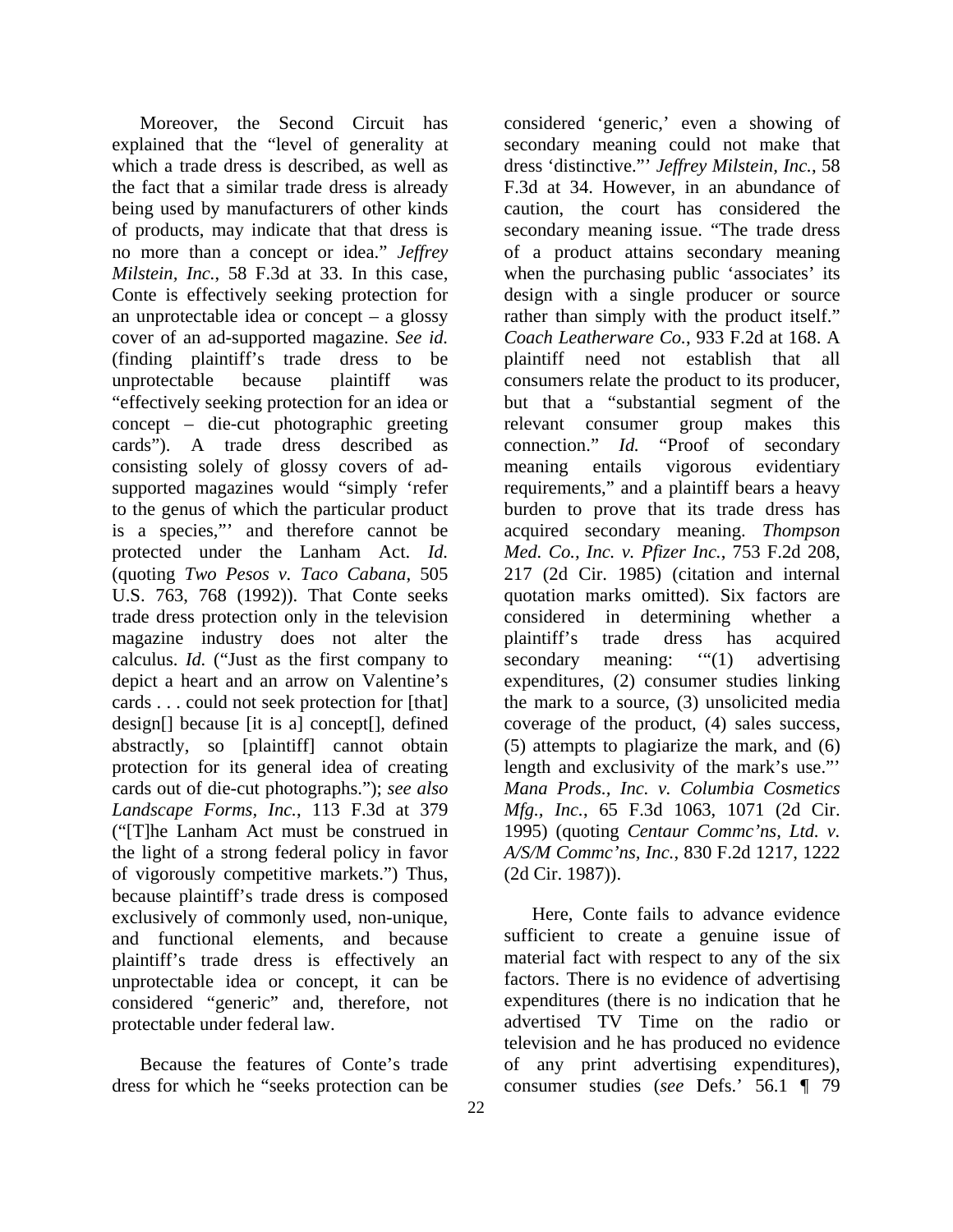(noting that plaintiff has not conducted any consumer studies)), or unsolicited media coverage of his product in 2004 or early 2005 (when he alleges Newsday copied his trade dress). Conte also did not have any sales success, as he did not sell any advertising in 2004 or early 2005 and he did not offer his magazine for sale (he distributed it for free). Additionally, Conte's use of his trade dress for the less than six months that TV Time was published does not qualify as a significant, exclusive period of time. *See Sports Traveler*, 25 F. Supp. 2d at 166 (finding nine months to be "too limited in duration and quantity to find that secondary meaning had attached"). Lastly, as discussed *supra*, Conte's papers are laden with mere conclusory allegations that Newsday and the Consumer defendants plagiarized his trade dress. However, "speculative assertions" of copying do not create secondary meaning, *see id.* at 165-66, and even if Conte had evidence to support his allegations, which he does not, "[p]roof of intentional copying, by itself, does not trigger any presumption of secondary meaning under Second Circuit precedent," *Kaufman & Fisher Wish Co. v. F.A.O. Schwarz*, 01 Civ. 0301 (GEL), 2001 U.S. Dist. LEXIS 17064, at \*19 (S.D.N.Y. Oct. 22, 2001) (citing *Bristol-Myers Squibb Co. v. McNeil-P.P.C., Inc.*, 973 F.2d 1033, 1042 (2d Cir. 1992)).<sup>18</sup> Thus, because the uncontroverted evidence indicates that none of the six factors used to determine whether trade dress has acquired a secondary meaning weighs in favor of protecting his Conte's trade dress, no rational juror could conclude that Conte's trade dress is worthy

l

of protection under federal law, even if it were deemed "descriptive" rather than "generic."

Even assuming *arguendo* that Conte's trade dress was protectable under the Lanham Act, there is no evidence of consumer confusion. "The likelihood-ofconfusion inquiry turns on whether numerous ordinary prudent purchasers are likely to be misled or confused as to the source of the product in question because of the entrance into the marketplace of defendant's mark." *Playtex Prods., Inc. v. Georgia-Pacific Corp.*, 390 F.3d 158, 161 (2d Cir. 2004) (citation and internal quotation marks omitted). There must be a '"probability of confusion, not a mere possibility."' *Id.* (citing *Nora Beverages, Inc. v. Perrier Grp. of Am., Inc.*, 269 F.3d 114, 121 (2d Cir. 2001)).

The Second Circuit has set forth eight factors for courts to consider in determining whether there is a likelihood of confusion: (1) the strength of the plaintiff's mark; (2) the similarity of the parties' marks; (3) the proximity of the parties' products in the marketplace; (4) the likelihood that plaintiff will bridge the gap between the products;  $(5)$ actual consumer confusion; (6) defendant's intent or any bad faith in adopting its dress; (7) the quality of the defendant's product; and (8) the sophistication of the relevant consumers. *Id.* at 162 (citing *Polaroid Corp. v. Polarad Elecs. Corp.*, 287 F.2d 492, 495 (2d Cir. 1961)). No single factor is determinative; instead, a court "should focus on the ultimate question of whether consumers are likely to be confused." *Id.* (citation and quotation marks omitted). "Accordingly, in an appropriate case, the 'similarity of the marks' factor can be dispositive and will warrant summary judgment for an infringement defendant 'if the court is satisfied that the . . . marks are

<sup>&</sup>lt;sup>18</sup> As to the Consumer defendants, plaintiff claims that they directed Newsday to copy plaintiff's trade dress. However, plaintiff has no evidence to support this allegation, (*see supra* nn.7-9), and, even if he did, evidence of the Consumer defendants intentional copying of TV Time's trade dress would not create secondary meaning.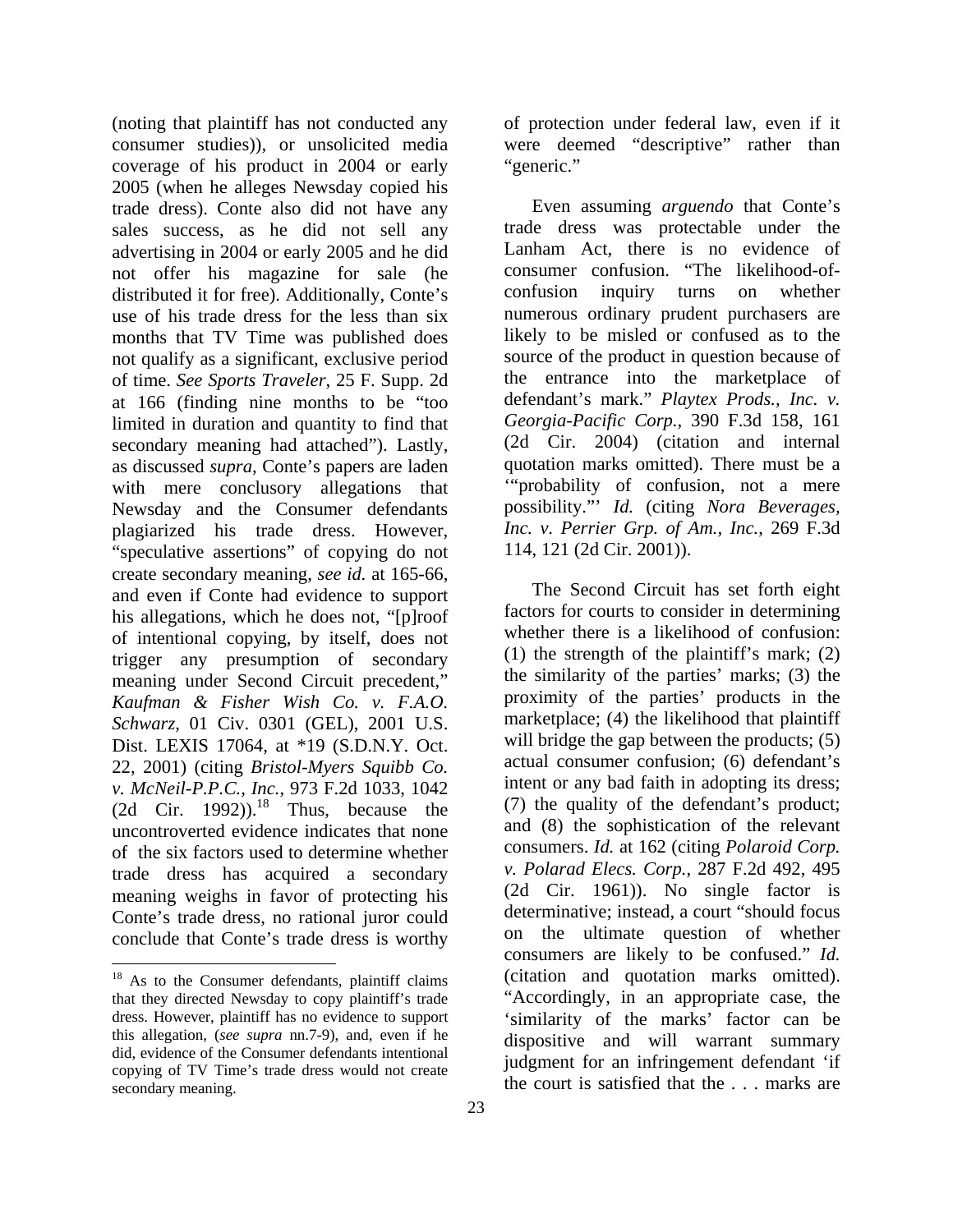so dissimilar that no question of fact is presented." *Nabisco, Inc. v. Warner-Lambert Co.*, 220 F.3d 43, 46 (2d Cir. 2000) (quoting *Res. Developers, Inc. v. Statute of Liberty-Ellis Island Found., Inc.*, 926 F.2d 134, 141 (2d Cir. 1991)).

This is one of those cases where the "similarity of the marks" factor is dispositive in defendants' favor. The "similarity of the marks" factor takes into account the "general impression created by the marks, keeping in mind all factors which the buying public will likely perceive and remember," such as "the products' sizes, logos, typefaces, and package designs." *W.W.W. Pharm. Co. v. Gillete Co.*, 984 F.2d 567, 573 (2d. Cir. 1993). Although both Conte's and Newsday's trade dress are composed of similar fonts, font sizes, glossy material, and advertising banners, several factors distinguish them. First, the titles of the magazines, "TV Time" and "TV Picks," are at best marginally similar because of the common use of "TV." *See Nabisco, Inc.*, 220 F.3d at 46. Moreover, Newsday prominently identifies "TV Picks" as a member of the Newsday family of products (by placing "Newsday" on the cover directly above the title), a brand that is undisputedly widely recognized by the relevant, consuming public, thereby dispelling any likelihood of confusion. *See id.* ("[Defendant's] prominent use of its wellknown house brand therefore significantly reduces, if not altogether eliminates, the likelihood that consumers will be confused as to the source of the parties' products.")*; see also W.W.W. Pharm. Co.*, 984 F.2d at 573 ("[W]hen a similar mark is used in conjunction with a company name, the likelihood of confusion may be lessened."). Second, a "combination of other aspects of the commercial presentation of the parties' respective" dress also negates any sourceconfusion. *Nabisco, Inc.*, 220 F.3d at 47. For

example, when Newsday started printing TV Picks with a glossy cover, it reduced the magazine's size to 8" x 10". TV Time, on the other hand, measured 8.25" x 10.75" during that time period. (Defs.'  $56.1 \text{ T}$  75.) Additionally, TV Picks used the date format "The Week of . . .", whereas TV Time used a date range format (*id.* ¶ 74), and TV Picks' title was overlaid on top of the cover photograph, whereas TV Times' title was printed on a solid color banner (*id*). Third, the products are distributed in different manners: TV Picks as part of the Newsday newspaper and TV Time as a stand-alone magazine. The cumulative effect of these differences in the parties' commercial presentation of their trade dress creates distinct marketplace impressions, thereby eliminating any likelihood of consumer confusion.

In sum, whether Conte's trade dress is deemed generic or distinctive, the uncontroverted evidence shows that he cannot maintain a claim for trade dress infringement under the Lanham Act and, accordingly, summary judgment is granted in both Newsday's and the Consumer defendants' favor.

B. Plaintiff's State Law Claims and the Consumer Defendants' Cross-Claim

The Newsday defendants and the Consumer defendants also move for summary judgment on plaintiff's remaining state law claims – the libel and tortious interference with contract claims alleged against the Newsday defendants and the fraud claim brought against the Consumer defendants.

Having determined, as discussed *supra*, that plaintiff's federal claims do not survive summary judgment, the Court concludes that retaining jurisdiction over any state law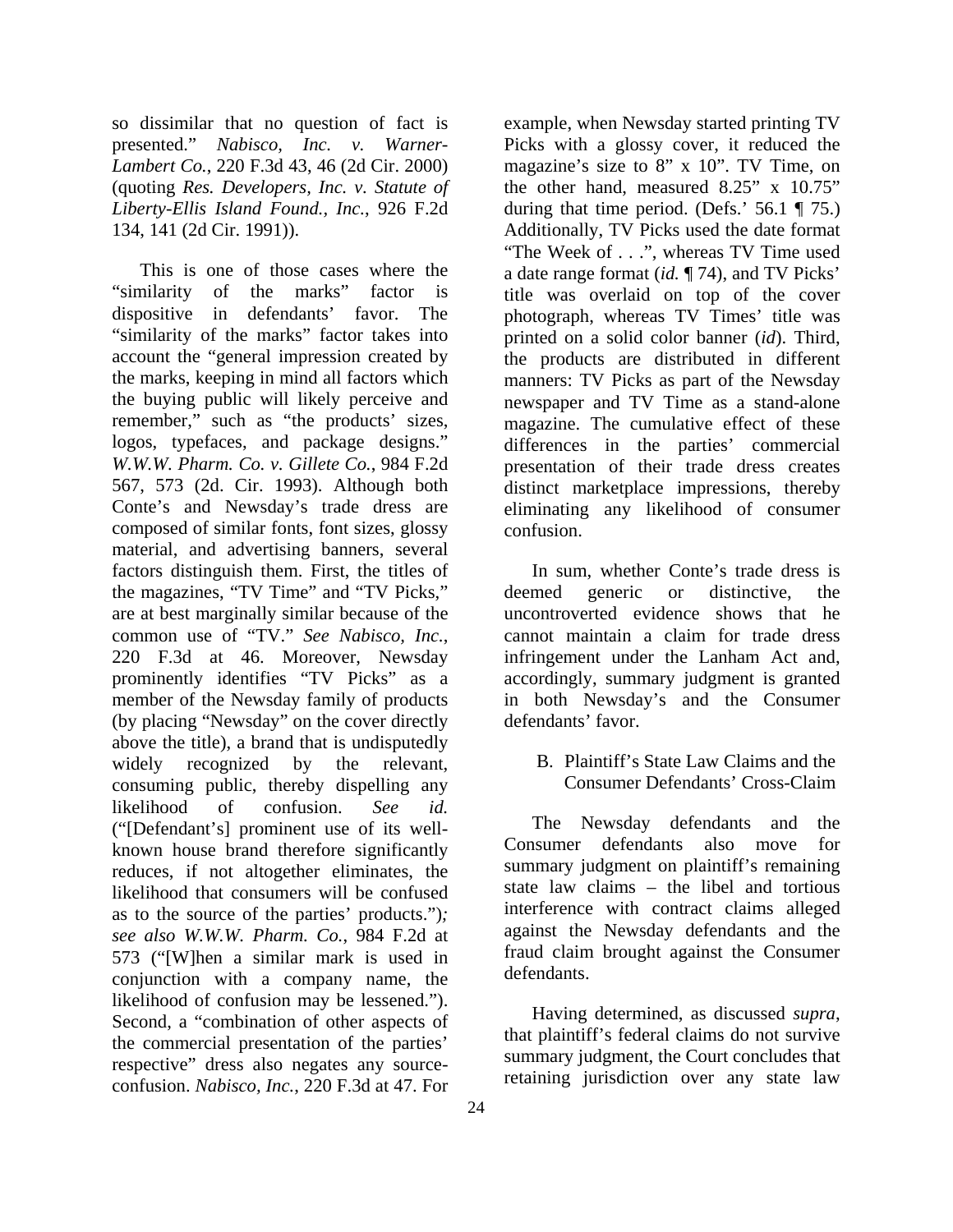claims is unwarranted. 28 U.S.C. § 1367(c)(3); *United Mine Workers of Am. v. Gibbs*, 383 U.S. 715, 726 (1966). "In the interest of comity, the Second Circuit instructs that 'absent exceptional circumstances,' where federal claims can be disposed of pursuant to Rule 12(b)(6) or summary judgment grounds, courts should 'abstain from exercising pendent jurisdiction.'" *Birch v. Pioneer Credit Recovery, Inc.*, 06-CV-6497T, 2007 U.S. Dist. LEXIS 41834, at \*15 (W.D.N.Y. June 8, 2007) (quoting *Walker v. Time Life Films, Inc.*, 784 F.2d 44, 53 (2d Cir. 1986)).

Therefore, in the instant case, the Court, in its discretion, '"decline[s] to exercise supplemental jurisdiction'" over plaintiff's state law claims because "it 'has dismissed all claims over which it has original jurisdiction.'" *Kolari v. N.Y. Presbyterian Hosp.*, 455 F.3d 118, 122 (2d Cir. 2006) (quoting 28 U.S.C. § 1367(c)(3)); *see also Cave v. E. Meadow Union Free Sch. Dist.*, 514 F.3d 240, 250 (2d Cir. 2008) ("We have already found that the district court lacks subject matter jurisdiction over appellants' federal claims. It would thus be clearly inappropriate for the district court to retain jurisdiction over the state law claims when there is no basis for supplemental jurisdiction."); *Karmel v. Claiborne, Inc.*, No. 99 Civ. 3608 (WK), 2002 U.S. Dist. LEXIS 12842, at \*11-12 (S.D.N.Y. July 15, 2002) ("Where a court is reluctant to exercise supplemental jurisdiction because of one of the reasons put forth by § 1367(c), or when the interests of judicial economy, convenience, comity and fairness to litigants are not violated by refusing to entertain matters of state law, it should decline supplemental jurisdiction and allow the plaintiff to decide whether or not to pursue the matter in state court.").

Accordingly, pursuant to 28 U.S.C.  $§ 1367(c)(3)$ , the Court declines to retain jurisdiction against the Newsday defendants and the Consumer defendants over plaintiff's remaining state law claims given the absence of any federal claims that survive summary judgment, $19$  and dismisses such state claims without prejudice.

Similarly, given the absence of any federal claims that survive summary judgment, the Court dismisses the Consumer defendants' cross-claim for indemnity and/or contribution without prejudice.

### IV. CONCLUSION

For the foregoing reasons, the Court grants the Newsday defendants' motion for summary judgment and the Consumer defendants' motion for summary judgment with respect to plaintiff's Lanham Act claims. The Court declines to exercise supplemental authority over plaintiff's remaining state law claims – the libel and tortious interference with contract claims alleged against the Newsday defendants and the fraud claim brought against the Consumer defendants – and the Consumer defendants' state law cross-claim and dismisses those claims without prejudice. The Clerk of the Court shall close the case and enter judgment accordingly.

### SO ORDERED.

 $\overline{\phantom{a}}$  , and the set of the set of the set of the set of the set of the set of the set of the set of the set of the set of the set of the set of the set of the set of the set of the set of the set of the set of the s

 JOSEPH F. BIANCO United States District Judge

Dated: March 13, 2013 Central Islip, NY

<sup>&</sup>lt;sup>19</sup> All of plaintiff's other federal claims not addressed in this opinion were dismissed at the motion to dismiss stage.